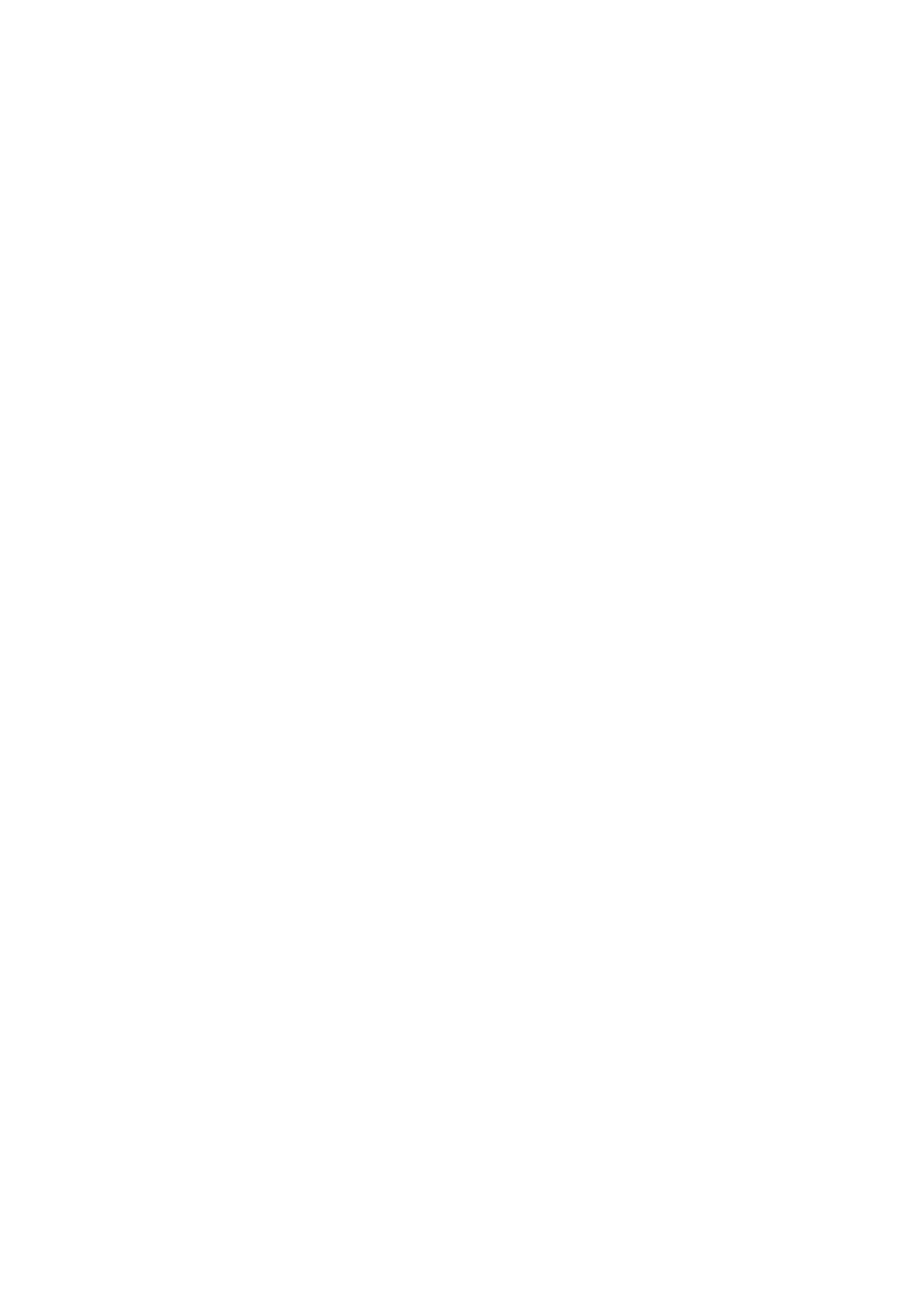## **In the case of Bărbulescu v. Romania,**

The European Court of Human Rights (Fourth Section), sitting as a Chamber composed of:

András Sajó, *President,* Vincent A. De Gaetano, Boštjan M. Zupančič, Nona Tsotsoria, Paulo Pinto de Albuquerque, Egidijus Kūris, Iulia Antoanella Motoc, *judges,*

and Fatoş Aracı, *Deputy Section Registrar,*

Having deliberated in private on 1 December 2015,

Delivers the following judgment, which was adopted on that date:

## PROCEDURE

1. The case originated in an application (no. 61496/08) against Romania lodged with the Court under Article 34 of the Convention for the Protection of Human Rights and Fundamental Freedoms ("the Convention") by a Romanian national, Mr Bogdan Mihai Bărbulescu ("the applicant"), on 15 December 2008.

2. The applicant was represented by Mr D. Costinescu and Mr O. Juverdeanu, lawyers practising in Bucharest. The Romanian Government ("the Government") were represented by their Agent, Ms C. Brumar, of the Ministry of Foreign Affairs.

3. The applicant alleged, in particular, that his employer's decision to terminate his contract had been based on a breach of his right to respect for his private life and correspondence and that the domestic courts had failed to protect his right.

4. On 18 December 2012 the application was communicated to the Government.

# THE FACTS

## I. THE CIRCUMSTANCES OF THE CASE

5. The applicant was born in 1979 and lives in Bucharest.

6. From 1 August 2004 to 6 August 2007, he was employed by a private company ("the employer") as an engineer in charge of sales. At his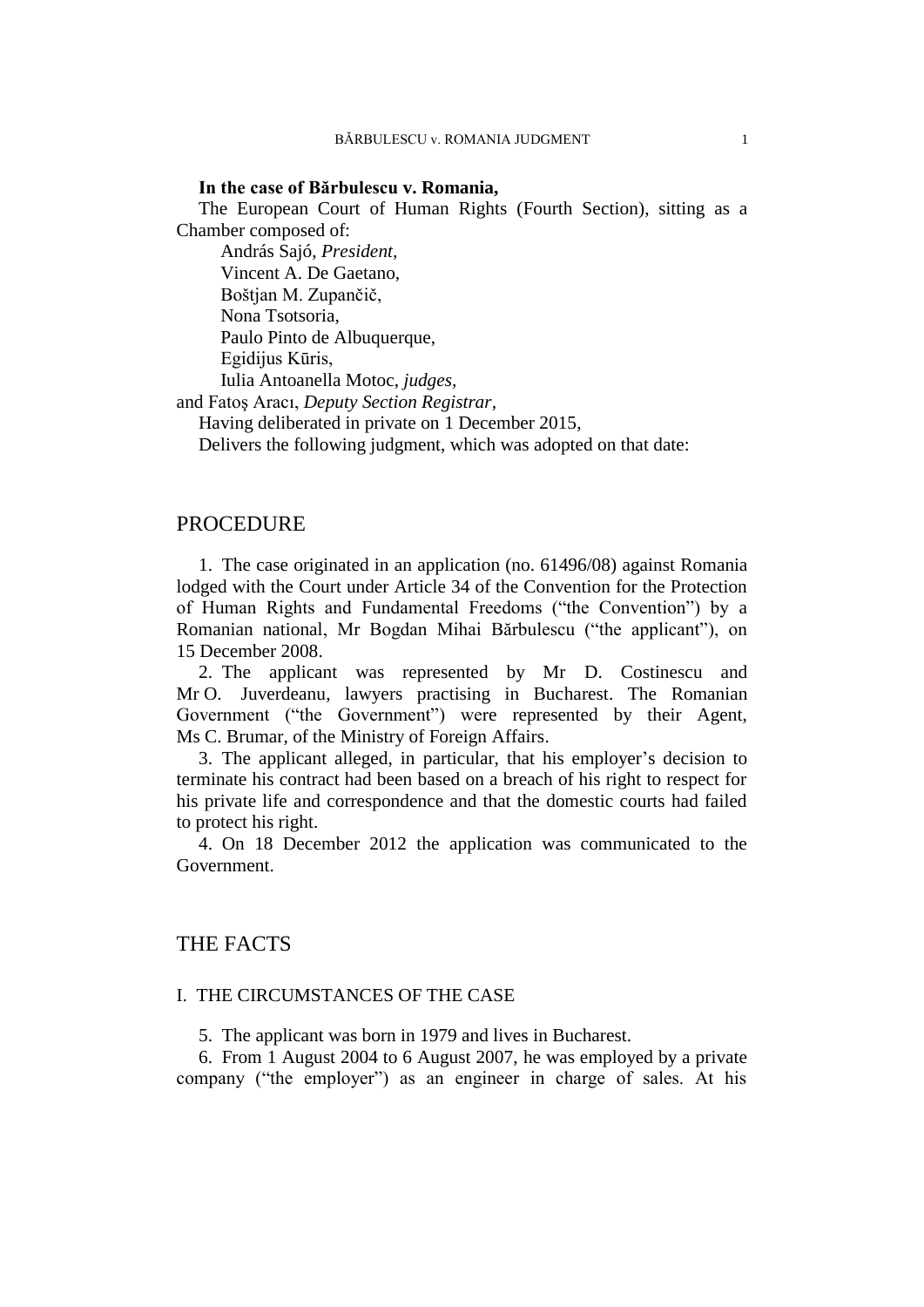employer's request, he created a Yahoo Messenger account for the purpose of responding to clients' enquiries.

<span id="page-3-1"></span>7. On 13 July 2007 the employer informed the applicant that his Yahoo Messenger communications had been monitored from 5 to 13 July 2007 and that the records showed that he had used the Internet for personal purposes, contrary to internal regulations. The applicant replied in writing that he had only used Yahoo Messenger for professional purposes. When presented with a forty-five-page transcript of his communications on Yahoo Messenger, the applicant notified his employer that, by violating his correspondence, they were accountable under the Criminal Code. The forty-five pages contained transcripts of all the messages that the applicant had exchanged with his fiancée and his brother during the period when his communications had been monitored; they related to personal matters involving the applicant. The transcript also contained five short messages that the applicant had exchanged with his fiancée on 12 July 2007 using a personal Yahoo Messenger account; these messages did not disclose any intimate information.

<span id="page-3-0"></span>8. On 1 August 2007 the employer terminated the applicant's employment contract for breach of the company's internal regulations which stated, *inter alia*:

"It is strictly forbidden to disturb order and discipline within the company's premises and especially ... to use computers, photocopiers, telephones, telex and fax machines for personal purposes."

9. The applicant challenged his employer's decision before the Bucharest County Court ("the County Court"). He complained that this decision had been null and void since, by accessing his communications, his employer had violated his right to correspondence protected by the Romanian Constitution and the Criminal Code.

<span id="page-3-2"></span>10. In a judgment of 7 December 2007, the County Court dismissed his complaint on the grounds that the employer had complied with the dismissal proceedings provided for by the Labour Code and noted that the applicant had been duly informed of the employer's regulations that prohibited the use of company resources for personal purposes. The County Court's judgment reads, in its relevant parts:

"The court takes the view that the monitoring of the [applicant]'s Yahoo Messenger communications from the company's computer ... during working hours – regardless of whether the employer's actions were or were not illegal (*îmbracă sau nu forma ilicitului penal*) – cannot affect the validity of the disciplinary proceedings in the instant case...

However, since the [applicant] claimed during the disciplinary proceedings that he had not used Yahoo Messenger for personal purposes but rather for advising clients on the products offered by his employer, the court finds that checking the content of the [applicant]'s communications was the only method for the employer to verify the [applicant]'s line of defence.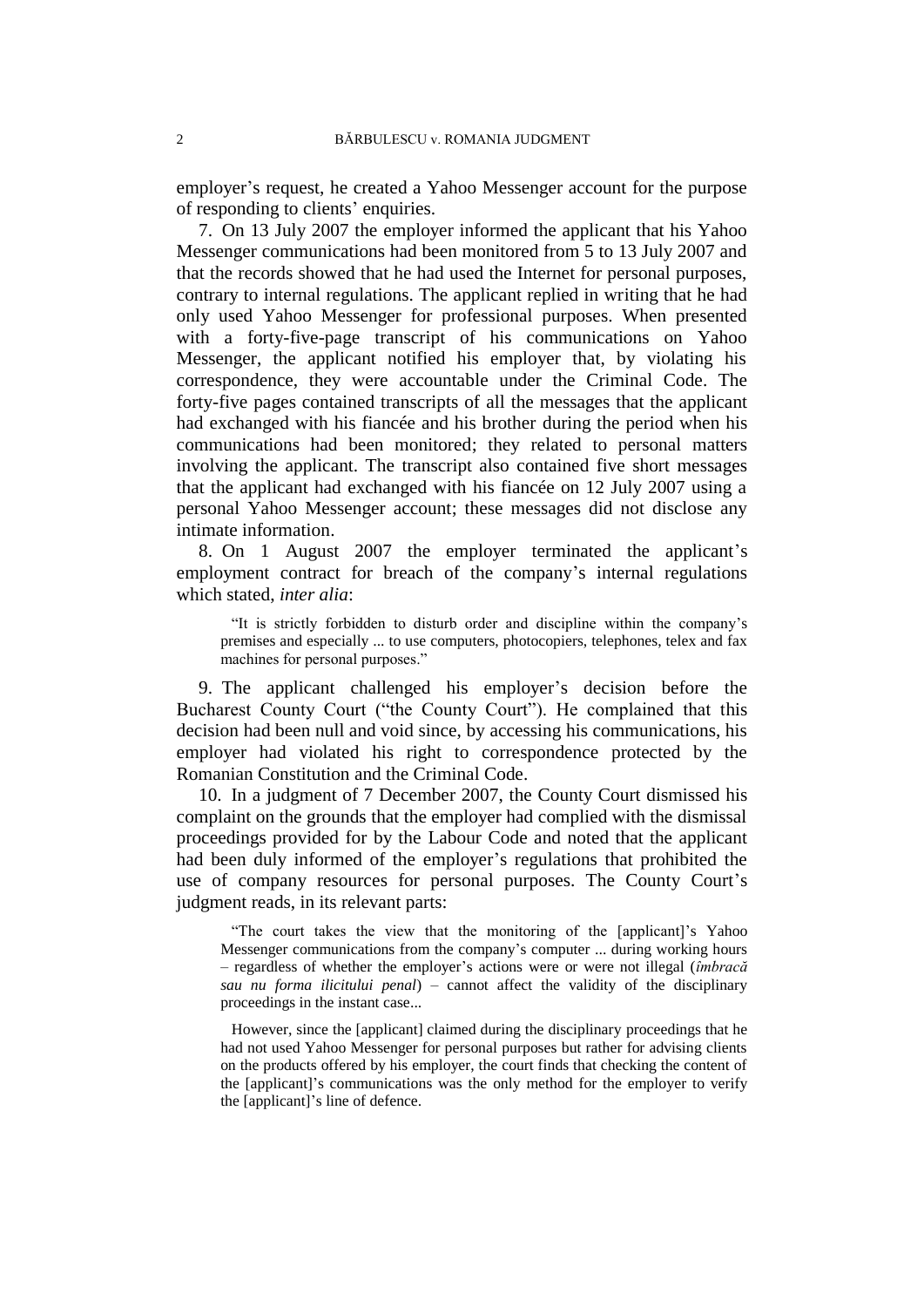The employer's right to monitor their employees' use of the company's computers in the workplace falls within the broad scope of the right to check the manner in which professional tasks are complete.

As long as the employees' attention ... had been drawn to the fact that, not long before the applicant had received a disciplinary sanction, another colleague had been dismissed for having used the Internet, the telephone and the photocopiers for personal purposes and they had been warned that their activity was under surveillance (see notice no 2316 of 3 July 2007 that the applicant had signed ...) it cannot be held against the employer that he had not proven transparency and that he had not been open with regard to his activities in monitoring the use of the computers by its employees.

The Internet in the workplace must remain a tool at the employee's disposal. It was granted by the employer for professional use and it is indisputable that the employer, by virtue of the right to monitor the employees' activities, has the prerogative to keep personal use of the Internet monitored.

Some of the reasons that make the employer's checks necessary are the possibilities that through use of the Internet employees could damage the company's IT systems, or engage in illicit activities in the company's name, or reveal the company's commercial secrets."

11. The applicant appealed against this judgment. He claimed that e-mails were also protected by Article 8 of the Convention as pertaining to "private life" and "correspondence". He also complained that the County Court had not allowed him to call witnesses to prove that the employer had not suffered as a result of his actions.

<span id="page-4-0"></span>12. In a final decision of 17 June 2008, the Bucharest Court of Appeal ("the Court of Appeal") dismissed his appeal and upheld the judgment rendered by the County Court. Relying on EU Directive 95/46/EC, the Court of Appeal ruled that the employer's conduct had been reasonable and that the monitoring of the applicant's communications had been the only method of establishing if there had been a disciplinary breach. With regard to his procedural rights, the Court of Appeal dismissed the applicant's arguments, stating that the evidence already before it was sufficient. The Court of Appeal's decision reads, in its relevant parts:

"In view of the fact that the employer has the right and the obligation to ensure the functioning of the company and, to this end, [the right] to check the manner in which its employees complete their professional tasks, and of the fact that [the employer] holds the disciplinary power of which it can legitimately dispose and which [entitled it] to monitor and to transcribe the communications on Yahoo Messenger that the employee denied having had for personal purposes, after having been, together with his other colleagues, warned against using the company's resources for personal purposes, it cannot be held that the violation of his correspondence (*violarea secretului corespondenţei*) was not the only manner to achieve this legitimate aim and that the proper balance between the need to protect his private life and the right of the employer to supervise the functioning of its business was not struck."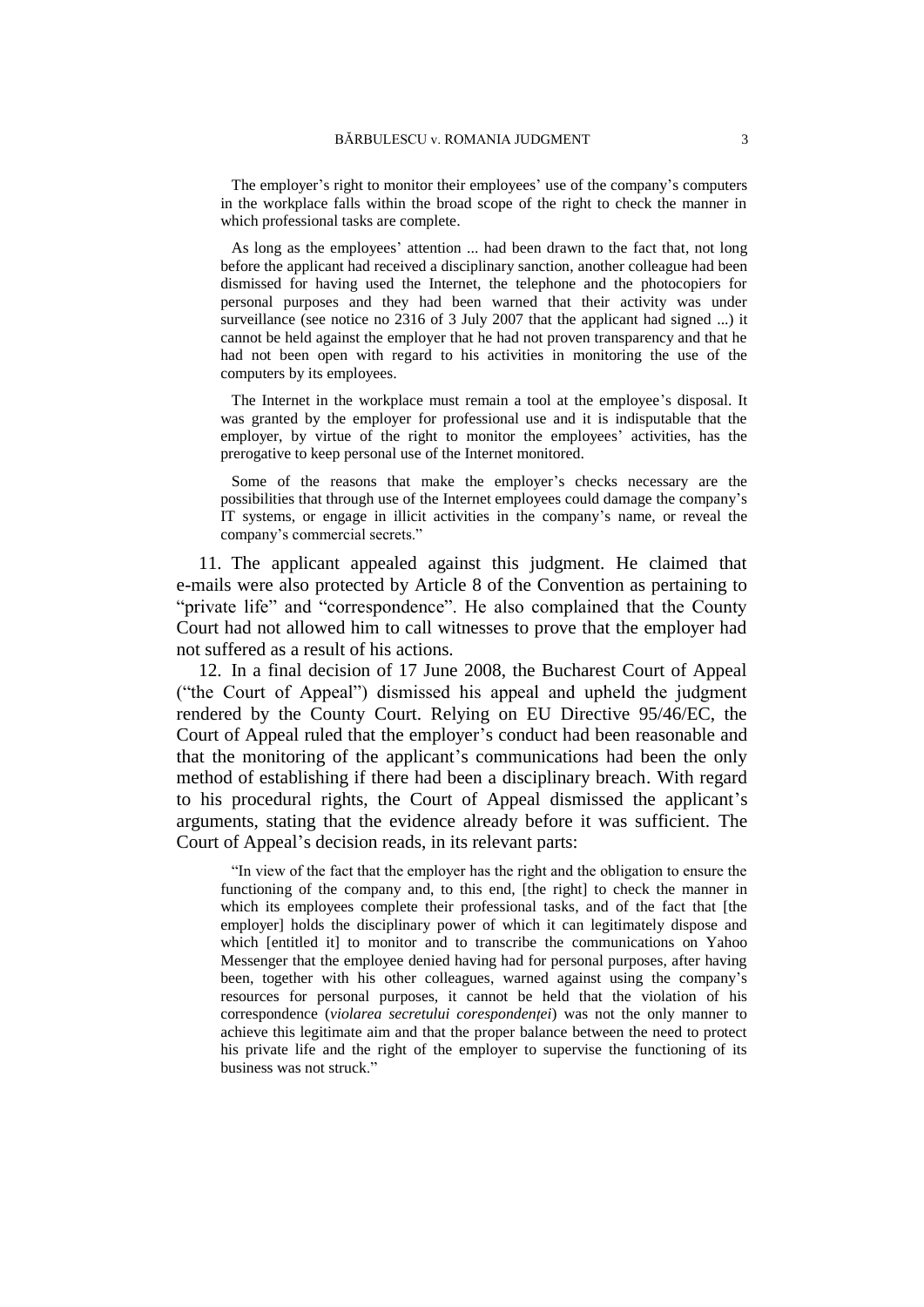## II. RELEVANT DOMESTIC LAW

13. The Romanian Constitution guarantees the right to the protection of intimate, private and family life (Article 26) as well as private correspondence (Article 28).

<span id="page-5-0"></span>14. Article 195 of the Criminal Code provides that:

"Anyone who unlawfully opens somebody else's correspondence or intercepts somebody else's conversations or communication by telephone, by telegraph or by any other long distance means of transmission shall be liable to imprisonment for between six months to three years."

<span id="page-5-3"></span>15. The Labour Code in force at the time of events provided in Article  $40(1)(d)$  that the employer had the right to monitor the manner in which the employees completed their professional tasks. Article  $40(2)(i)$ provided that the employer had a duty to guarantee the confidentiality of the employees' personal data.

<span id="page-5-1"></span>16. Law no. 677/2001 on the protection of individuals with regard to the processing of personal data and the free movement of personal data ("Law no. 677/2001") applies the provisions of EU Directive 95/46/EC (see paragraph [18](#page-6-0) below). It defines "personal data" as "any data related to an identified or identifiable individual" (Article 3(a)). It provides that data can only be processed if the person concerned consented to it and it sets out a list of exceptions when consent is not necessary. Exceptions refer, among other situations, to the completion of a contract to which the concerned individual is a party and to securing a legitimate interest of the data operator (Article 5(2)(a and e)). It also provides that when processing data, public authorities remain under the obligation to protect the individuals' intimate, private and family life (Article 5(3)). Lastly, anyone who suffered prejudice as a result of illegal processing of his/her personal data can ask the courts to allow him/her reparation (Article 18(2)).

## II. RELEVANT INTERNATIONAL LAW

#### **A. Council of Europe instruments**

<span id="page-5-2"></span>**17**. The 1981 Council of Europe Convention for the protection of individuals with regard to automatic processing of personal data ("the Data Protection Convention") defines "personal data" as "any information relating to an identified or identifiable individual". The Convention provides*, inter alia*, as follows:

#### **Article 2 – Definitions**

"For the purposes of this Convention:

(...)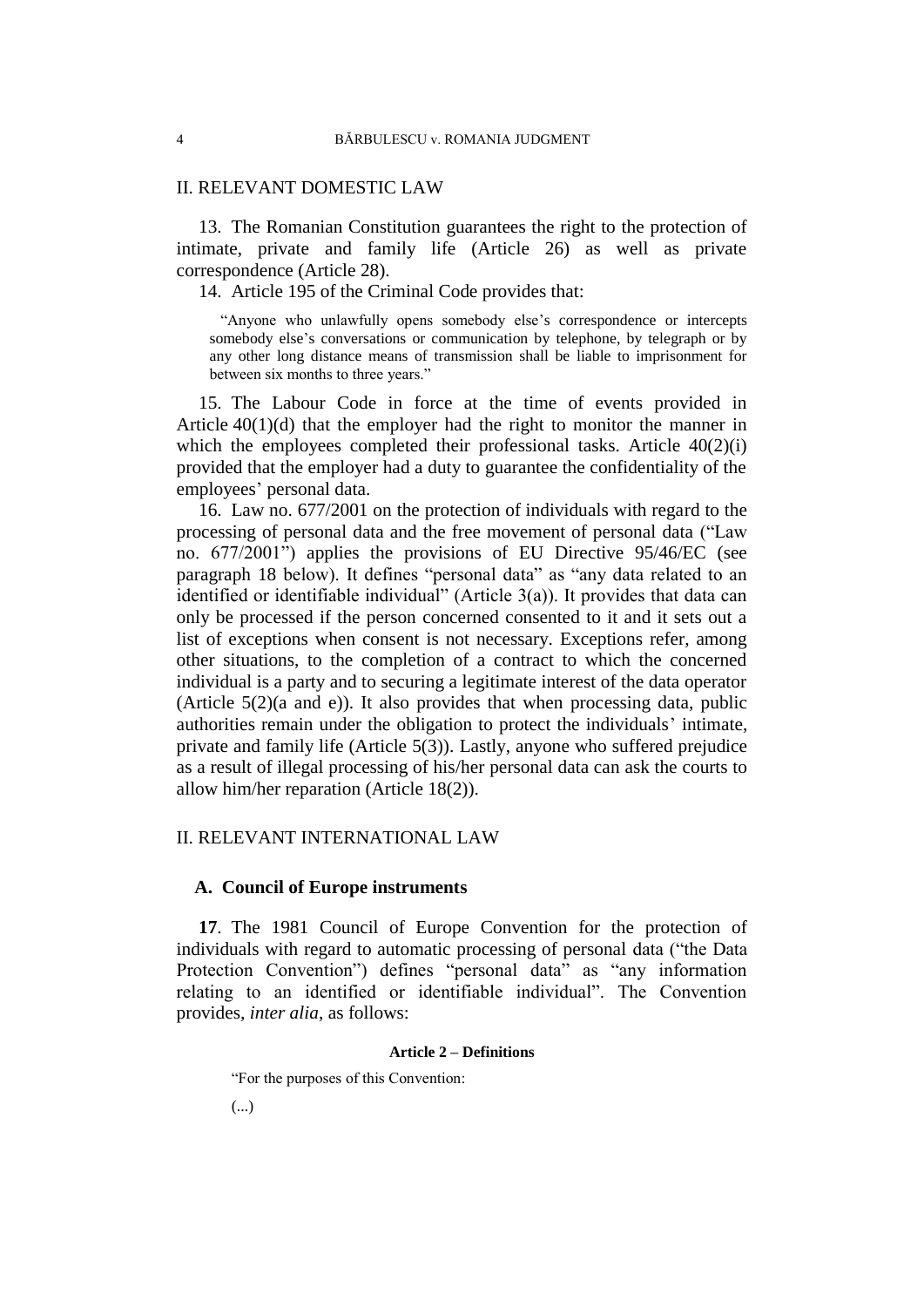(c) 'automatic processing' includes the following operations if carried out in whole or in part by automated means: storage of data, carrying out of logical and/or arithmetical operations on those data, their alteration, erasure, retrieval or dissemination ..."

#### **Article 3 – Scope**

"(1) The Parties undertake to apply this Convention to automated personal data files and automatic processing of personal data in the public and private sectors."

(...)

#### **Article 5 – Quality of data**

"Personal data undergoing automatic processing shall be:

(a) obtained and processed fairly and lawfully;

(b) stored for specified and legitimate purposes and not used in a way incompatible with those purposes;

(c) adequate, relevant and not excessive in relation to the purposes for which they are stored;

(d) accurate and, where necessary, kept up to date;

(e) preserved in a form which permits identification of the data subjects for no longer than is required for the purpose for which those data are stored."

(...)

#### **Article 8 – Additional safeguards for the data subject**

"Any person shall be enabled:

(a) to establish the existence of an automated personal data file, its main purposes, as well as the identity and habitual residence or principal place of business of the controller of the file;

(b) to obtain at reasonable intervals and without excessive delay or expense confirmation of whether personal data relating to him are stored in the automated data file as well as communication to him of such data in an intelligible form (...)"

#### **B. European Union instruments**

<span id="page-6-0"></span>18. Directive 95/46/EC of the European Parliament and of the Council of the European Union of 24 October 1995 on the protection of individuals with regard to the processing of personal data and on the free movement of such data provides that the object of national laws in this area is notably to protect the right to privacy as recognised both in Article 8 of the Convention and the general principles of EU law. The Directive defines personal data as "any information relating to an identified or identifiable natural person" (Article 2(a)) and asks for the Member States to prohibit processing of personal data concerning, among other things, "health or sex life" (Article 8(1)).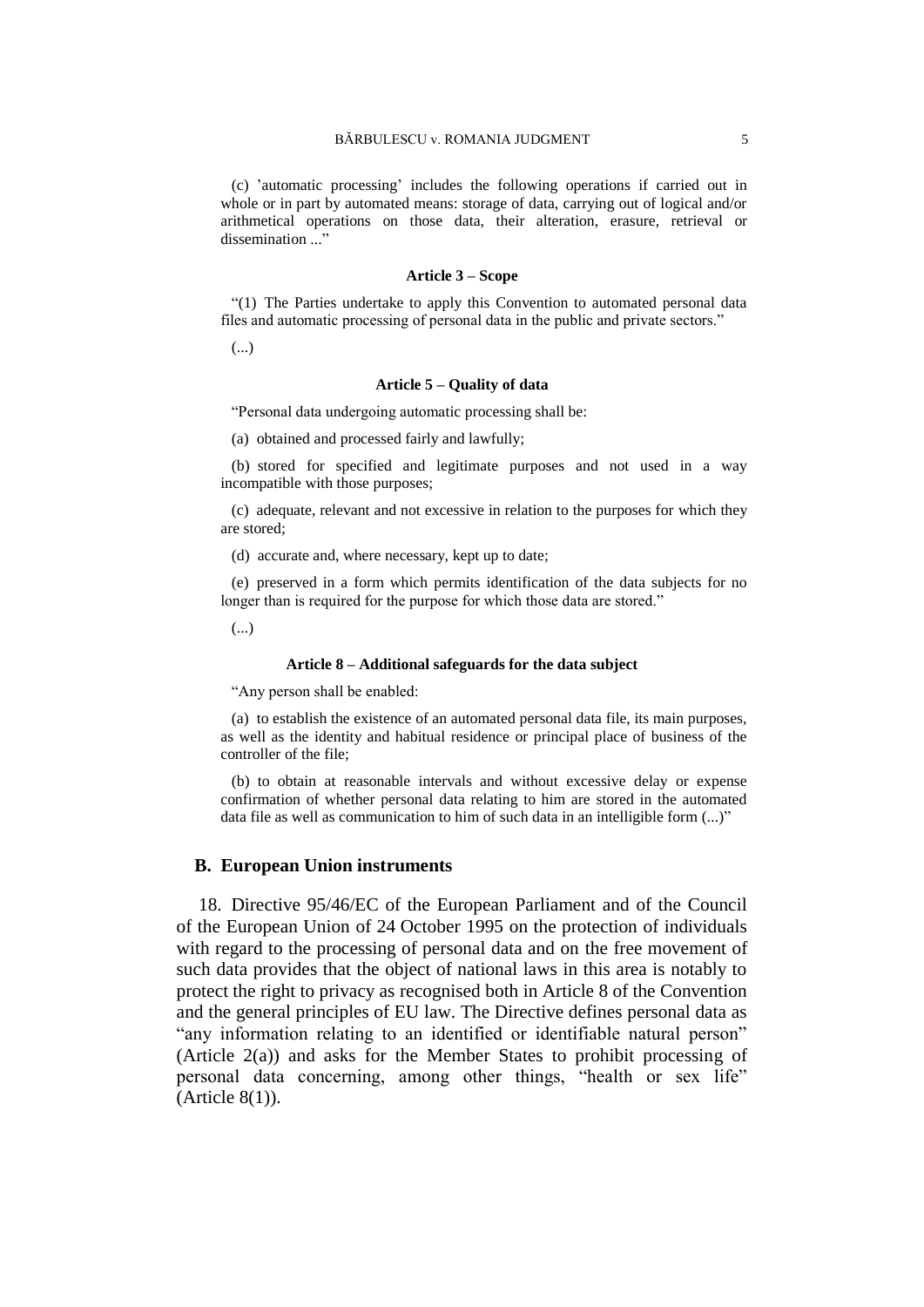<span id="page-7-0"></span>19. A Data Protection Working Party ("the Working Party") was established under Article 29 of the Directive in order to examine the issue of surveillance of electronic communications in the workplace and to evaluate the implications of data protection for employees and employers. It is an independent EU advisory body. The Working Party issued in September 2001 opinion 8/2001 on the processing of personal data in an employment context, which summarises the fundamental data protection principles: finality, transparency, legitimacy, proportionality, accuracy, security and staff awareness. With regard to monitoring of employees, it suggested that it should be:

"A proportionate response by an employer to the risks it faces taking into account the legitimate privacy and other interests of workers".

<span id="page-7-1"></span>20. In May 2002 the Working Party produced the "Working document on the surveillance and the monitoring of electronic communications in the workplace" ("the working document"). This working document asserts that the simple fact that monitoring or surveillance conveniently serves an employer's interest could not justify an intrusion into workers' privacy. The document suggests that any monitoring measure must pass a list of four tests: transparency, necessity, fairness and proportionality.

21. From a technical point of view, the working document indicates that:

"Prompt information can be easily delivered by software such as warning windows, which pop up and alert the worker that the system has detected and/or has taken steps to prevent an unauthorised use of the network."

22. More specifically, with regard to the question of access to an employee's e-mails, the working document holds that:

"Opening an employee's e-mail may also be necessary for reasons other than monitoring or surveillance, for example in order to maintain correspondence in case the employee is out of office (for example due to sickness or leave) and correspondence cannot be guaranteed otherwise (for example via an autoreply or automatic forwarding)."

## THE LAW

## I. ALLEGED VIOLATION OF ARTICLE 8 OF THE CONVENTION

23. The applicant complained that his employer's decision to terminate his contract had been based on a breach of his right to respect for his private life and correspondence and that the domestic courts had failed to protect his right; he relied on Article 8 of the Convention, which reads as follows:

"1. Everyone has the right to respect for his private and family life, his home and his correspondence.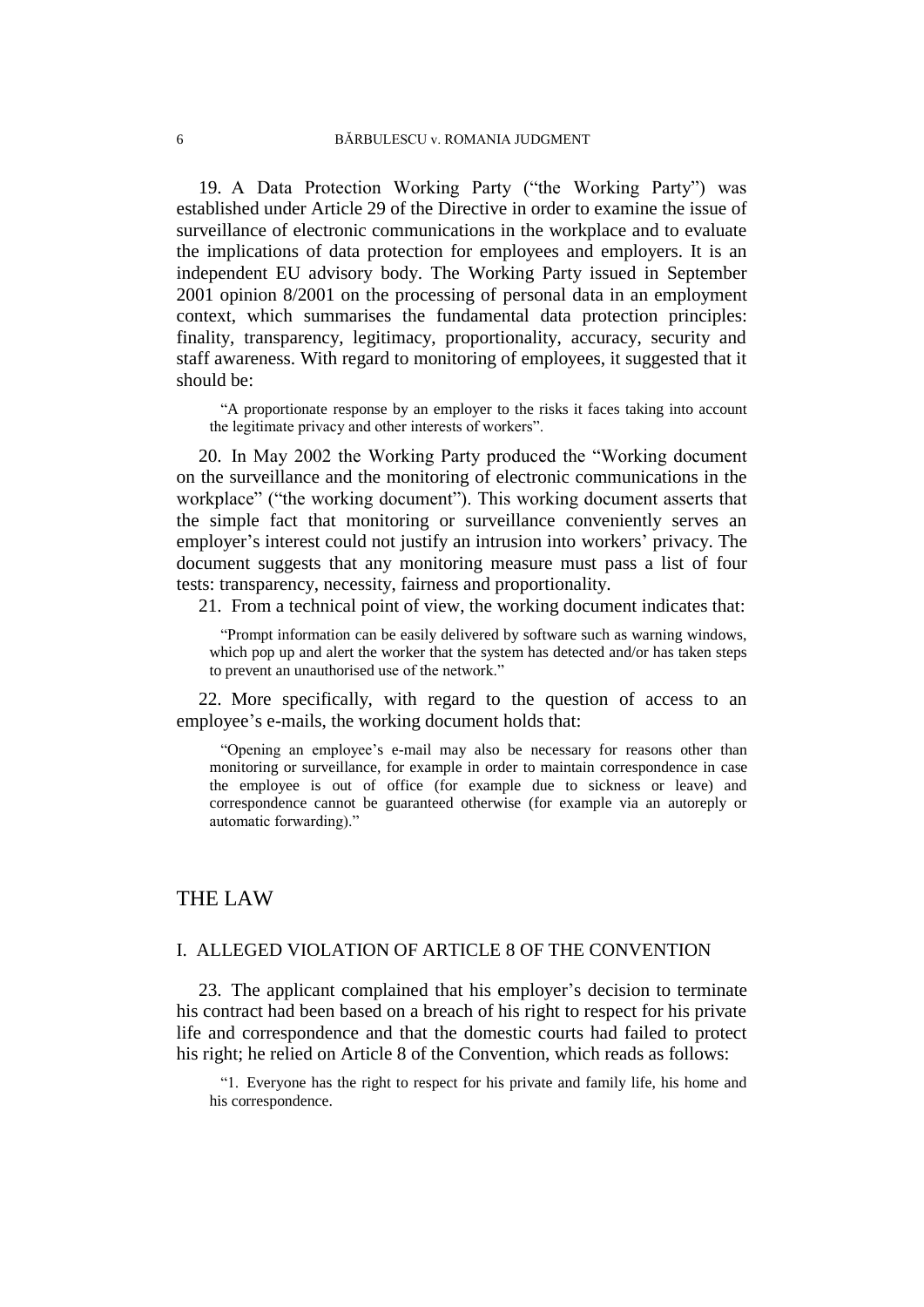2. There shall be no interference by a public authority with the exercise of this right except such as is in accordance with the law and is necessary in a democratic society in the interests of national security, public safety or the economic well-being of the country, for the prevention of disorder or crime, for the protection of health or morals, or for the protection of the rights and freedoms of others."

### **A. Admissibility**

#### *1. The parties' submissions*

24. The Government submitted that Article 8 of the Convention was not applicable in the present case. They noted that the applicant had set up the Yahoo Messenger account for professional use and he furthermore claimed that he had only used it for this purpose; the Government inferred that the applicant could not claim an "expectation of privacy" while at the same time denying any private use.

25. They further submitted that a number of Council of Europe member States required an assertion of the private nature of the communication for which the protection of privacy was sought; they relied, among other things, on the case-law of the French Court of Cassation that held that e-mails sent by an employee with means put at his disposal by his employer should be deemed to have a professional character and be accessible to the employer unless expressly identified as private.

26. Taking into consideration the differences between e-mail and instant messaging (the latter lacks a subject field), the Government argued that an assertion of the private character of the communication was essential for it to fall within the scope of Article 8. Thus, they pointed out that the applicant had been given an opportunity to claim that the use he had made of Yahoo Messenger had been, at least in part, private, and he had clearly stated that this had not been the case as he had declared that he had only communicated with clients on behalf of his employer.

<span id="page-8-0"></span>**27.** The Government inferred that the applicant had been given proper prior notice that his employer could monitor his communications; they relied on the employer's notice of 3 July 2007 and on the findings of the County Court that the applicant had not challenged in his appeal. They did not submit a copy of the notice.

28. Finally, the Government pointed out that the present case was different from the cases of *Halford v. the United Kingdom* (25 June 1997, *Reports of Judgments and Decisions* 1997-III, where one of the landlines of the office had been designated for the applicant's personal use), and *Copland v. the United Kingdom* (no. 62617/00, ECHR 2007-I, where personal use was allowed and the surveillance aimed to determine whether the applicant had made "excessive use" of the facilities); in the instant case, the employer's regulations explicitly prohibited all personal use of company facilities, including computers and Internet access.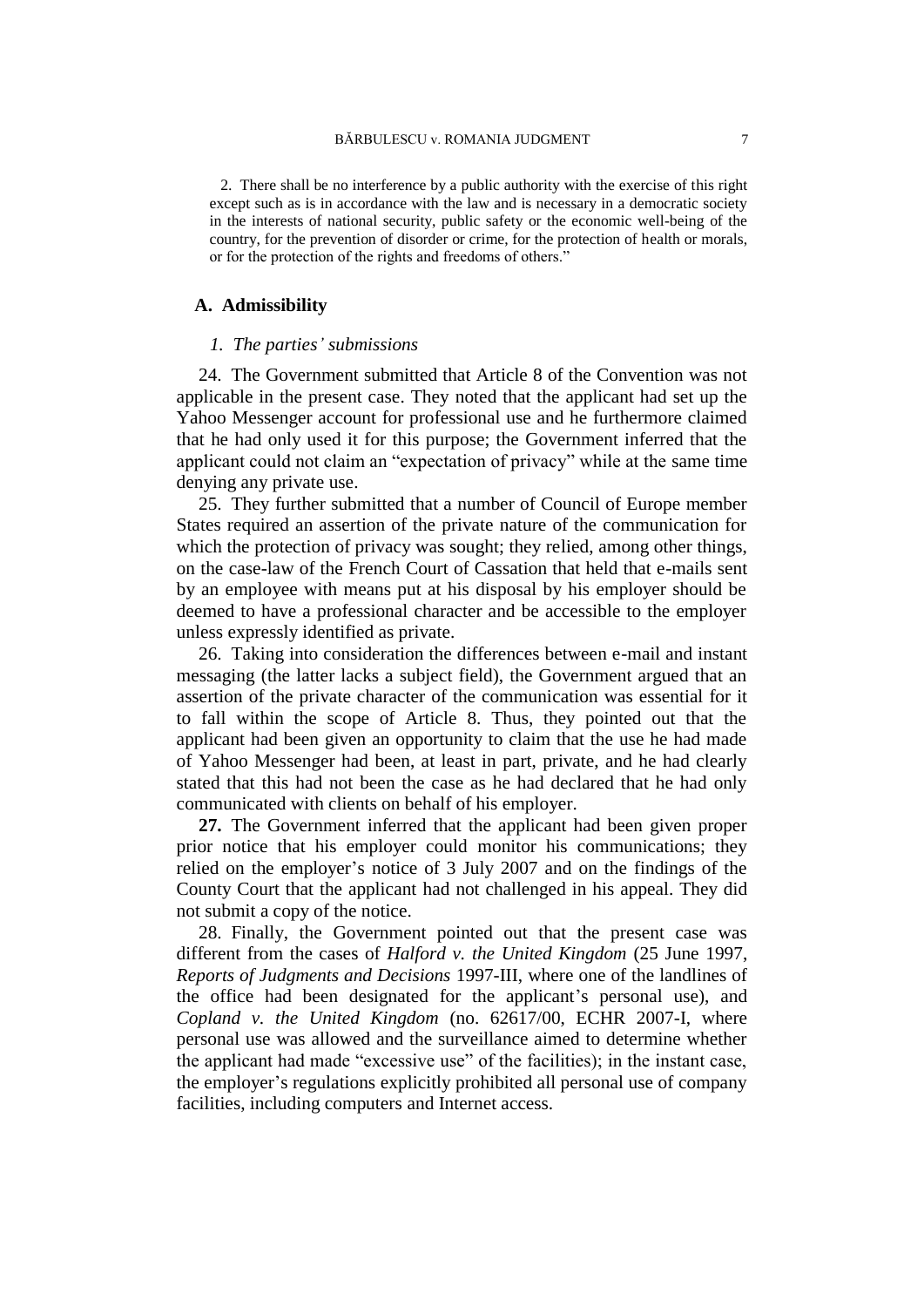29. The applicant contested the Government's submissions and claimed that his communications on Yahoo Messenger had had a private character and therefore fell within the scope of Article 8 of the Convention. Referring to the State's positive obligations according to Article 8, he argued that this provision was applicable on account of the Romanian State's failure to protect his private sphere from interference by his employer. He pointed out that he had consistently raised this argument before the domestic authorities.

<span id="page-9-1"></span>30. In the applicant's opinion, it could not be disputed that the data intercepted by his employer represented both "personal data" and "sensitive personal data" within the meaning of Law no. 677/2001 and EU Directive 95/46/EC; the information related to identified persons (the applicant, his fiancée and his brother) and concerned sensitive issues (such as the applicant's health and sex life). The applicant did not explain why he had used Yahoo Messenger for personal purposes, but suggested that at the material time the prices for mobile phones had been very high and that the requests for his professional services, as an engineer charged with selling heating equipment, had been very low in July 2007.

<span id="page-9-2"></span>31. The applicant also complained that his employer had also accessed his personal Yahoo Messenger account, which had a different ID from the one he had registered for professional purposes. Moreover, the transcript of his communications had been made available to his colleagues who had discussed it publicly.

32. Relying on the case of *Niemietz v. Germany* (16 December 1992, Series A no. 251-B), the applicant contended that denying the protection of Article 8 on the grounds that the measure complained of related only to professional activities could lead to inequality of treatment in that such protection would be available only to persons whose professional and non-professional activities were so intermingled that they could not be distinguished. With reference to the case of *Chappell v. the United Kingdom* (30 March 1989, Series A no. 152-A), he argued that the Court had not excluded the applicability of Article 8 of the Convention in the case of a search of the business premises.

<span id="page-9-0"></span>33. The applicant insisted that the Yahoo Messenger software was by its nature designed for personal use and that the nature of the instant messaging service had entitled him to expect that his communications would be private. Had he not expected privacy, he would have refrained from disclosing intimate information. He had felt reassured by his employer instructing him to protect his Yahoo Messenger account by choosing his own password. He denied having been given proper prior notice of his employer's monitoring; he argued that the general prohibition in the employer's internal regulations could not have amounted to prior notice of monitoring. He believed that the notice of 3 July 2007 had been identified after the facts**;** he submitted a copy of this notice which however does not bear the employees' signatures.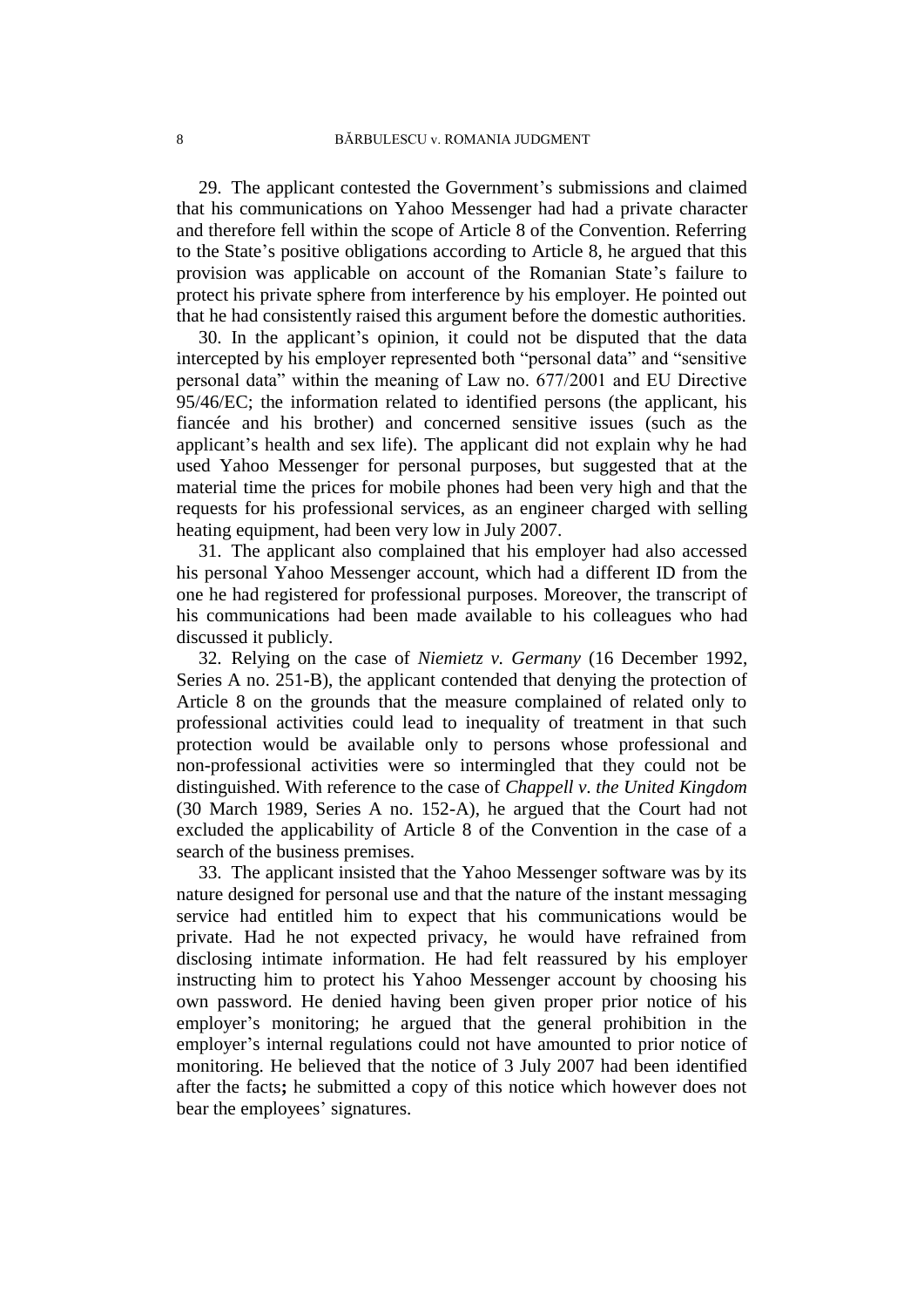34. The applicant found the Government's submissions that he had initially asserted that he had used that account for professional purposes artificial; irrespective of his initial position, the fact that the actual use of the instant messaging service had been for personal purposes remains undisputed. He concluded that an employee's right to establish and develop personal relationships during business hours could not be suppressed at the discretion or by a decision of their employer.

## *2. The Court's assessment*

35. The Court has consistently held that the notion of private life is a broad concept (see, *E.B. v. France* [GC], no. 43546/02, § 43, 22 January 2008, and *Bohlen v. Germany*, no. 53495/09, § 45, 19 February 2015). It encompasses, for example, the right to establish and develop relationships with other human beings, and the right to identity and personal development (*Niemietz*, cited above, § 29, and *Fernández Martínez v. Spain* [GC], no. 56030/07, § 126, ECHR 2014 (extracts)). A broad reading of Article 8 does not mean, however, that it protects every activity a person might seek to engage in with other human beings in order to establish and develop such relationships. It will not, for example, protect interpersonal relations of such broad and indeterminate scope that there can be no conceivable direct link between the action or inaction of a State and a person's private life (see, *mutatis mutandis*, *Botta v. Italy*, 24 February 1998, § 35, *Reports of Judgments and Decisions* 1998-I).

36. Thus, according to the Court's case-law, telephone calls from business premises are prima facie covered by the notions of "private life" and "correspondence" for the purposes of Article 8 § 1 (see *Halford*, cited above, § 44, and *Amann v. Switzerland* [GC], no. 27798/95, § 43, ECHR 2000-II). The Court further held that e-mails sent from work should be similarly protected under Article 8, as should information derived from the monitoring of personal Internet usage (see *Copland*, cited above, § 41).

37. In the absence of a warning that one's calls would be liable to monitoring, the applicant had a reasonable expectation as to the privacy of calls made from a work telephone (see *Halford*, cited above, § 45) and the same expectation should apply in relation to an applicant's e-mail and Internet usage (see *Copland*, cited above, § 41). In a case in which the applicant's workspace at a prosecutor's office had been searched and some of his belongings had been seized (*Peev v. Bulgaria*, no. 64209/01, 26 July 2007), the Court held that the search amounted to an interference with the applicant's "private life"; the Court found that the applicant had a reasonable expectation of privacy with regard to the personal belongings that he kept in his office (ibid., § 39). The Court further held that:

"39. ... such an arrangement is implicit in habitual employer-employee relations and there is nothing in the particular circumstances of the case – such as a regulation or stated policy of the applicant's employer discouraging employees from storing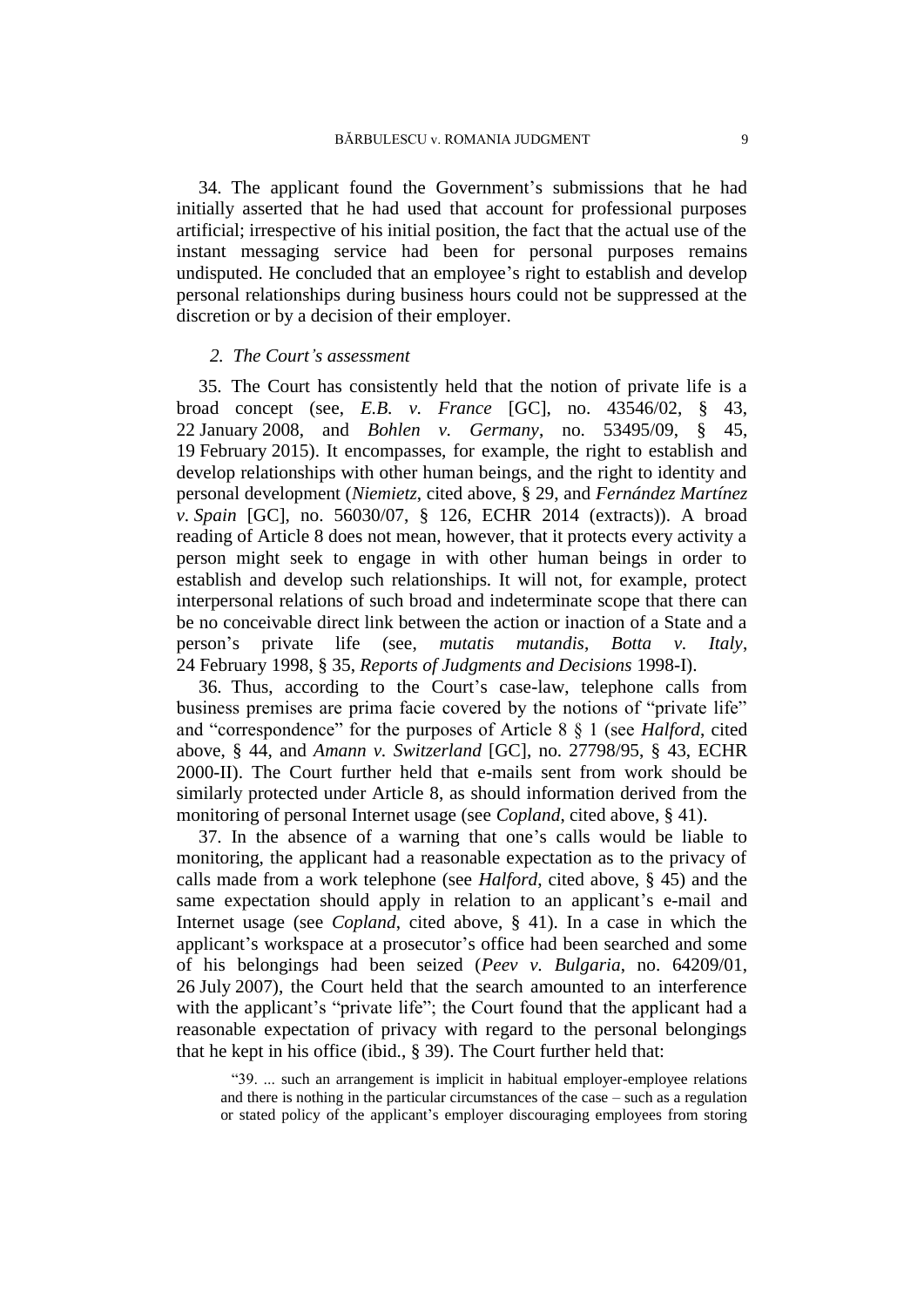personal papers and effects in their desks or filing cabinets – to suggest that the applicant's expectation was unwarranted or unreasonable".

38. The Court must therefore examine whether in the present case the applicant had a reasonable expectation of privacy when communicating from the Yahoo Messenger account that he had registered at his employer's request. In this connection, it notes that it is not disputed that the applicant's employer's internal regulations strictly prohibited employees from using the company's computers and resources for personal purposes (see paragraph [8](#page-3-0) above).

39. It follows that the case is different, as suggested by the Government, from the *Halford* and *Copland* cases (cited above), in which the personal use of an office telephone was allowed or, at least, tolerated. The case must also be distinguished from the *Peev* case (cited above), in which the employer's regulations did not forbid employees to keep personal belongings in their professional office.

<span id="page-11-0"></span>40. The Court notes that the applicant chose to raise before the domestic courts his complaint under Article 8 of the Convention within the framework of labour law proceedings. The main object of his case before the domestic courts was indeed his dismissal and the fact that his dismissal had resulted from a breach of his right to respect of his private life was the argument he used in order to prove the nullity of his employer's decision.

<span id="page-11-1"></span>41. It follows that the object of his complaint before the Court is limited to the monitoring of his communications within the framework of disciplinary proceedings; the employer's decision to terminate the applicant's contract was not based on either the actual content of his communications nor on the fact of their eventual disclosure. In this regard, the Court notes that the applicant did not argue that he had had no other fora in which to bring these arguments separately before the domestic courts. The domestic law in force at the time of events provided for other remedies designed principally to protect private life (such as a criminal complaint based on Article 195 of the Criminal Code or a complaint based on Article 18(2) of Law no. 677/2001; see paragraphs [14](#page-5-0) and [16](#page-5-1) above), and the applicant did not claim that they were ineffective.

42**.** The Court must therefore determine whether, in view of the general prohibition imposed by his employer, the applicant retained a reasonable expectation that his communications would not be monitored. In this regard, the Court takes notice that the Data Protection Convention sets up clear principles applying to automatic data processing in order to enable an individual to establish the existence of an automated personal data file and its main purposes (see Articles 5 and 8 of the Data Protection Convention in paragraph [17](#page-5-2) above). The relevant EU law goes in the same direction, notably in the field of surveillance of electronic communications in the workplace (see paragraphs [18,](#page-6-0) [19](#page-7-0) and [20](#page-7-1) above).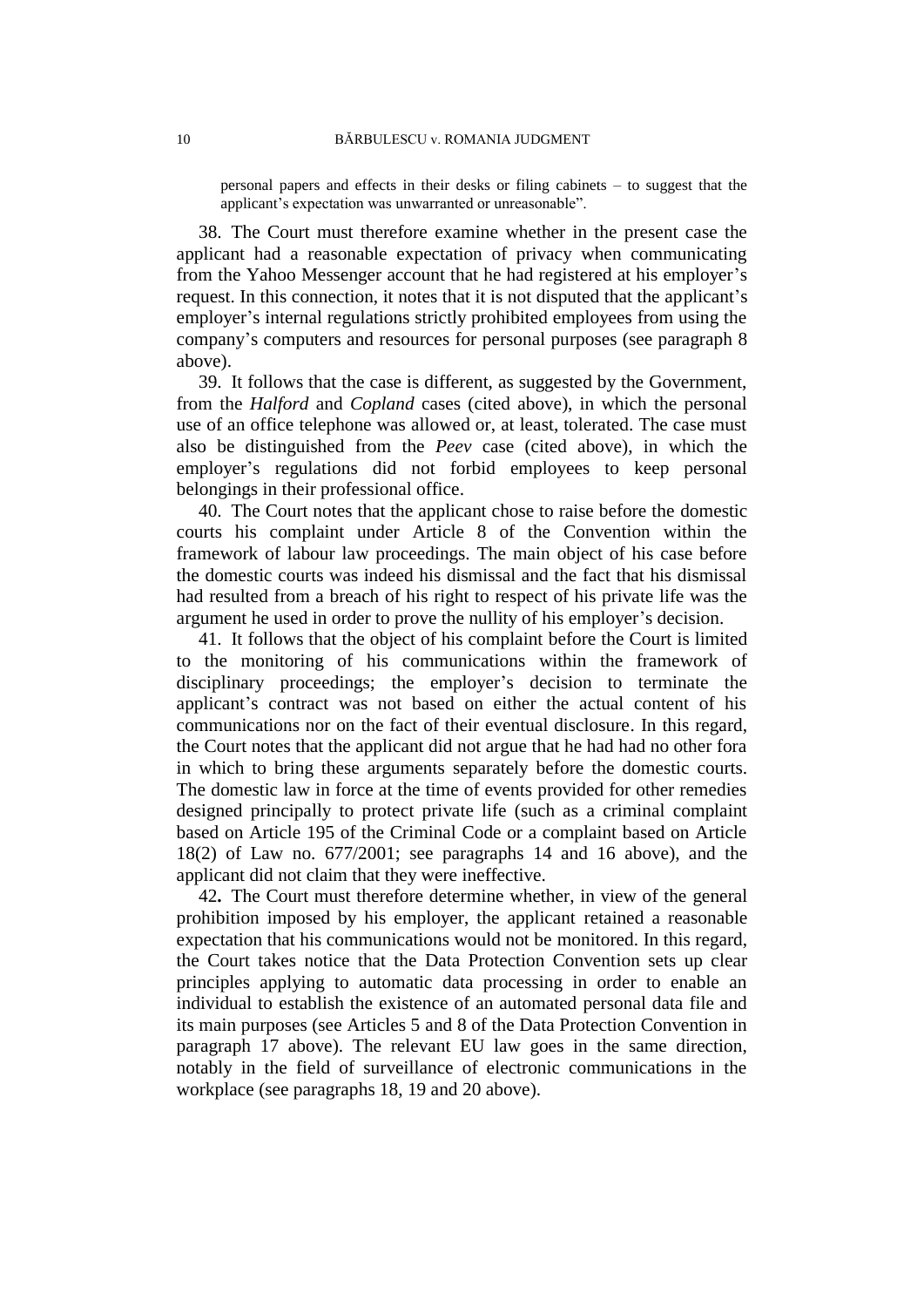43. In the instant case, the Court notes that the elements in the file do not easily allow a straightforward answer. Indeed, the parties dispute whether the applicant had been given prior notice that his communications could have been monitored and their content accessed and eventually disclosed. The Government claimed that the applicant had been given proper prior notice that his employer could have monitored his communications (see paragraph [27](#page-8-0) above), but the applicant denied having received such specific prior notice (see paragraph [33](#page-9-0) above). The Court notes that the Government did not provide a signed copy of the employer's notice of 3 July 2007 (see paragraph [27](#page-8-0) above) and that the copy provided by the applicant does not bear any signatures (see paragraph [33](#page-9-0) above).

44.The Court attaches importance to the fact that the employer accessed the applicant's Yahoo messenger account and that the transcript of his communications was further used as a piece of evidence in the domestic labour court proceedings. It also notes that, according to applicant's submissions, that the Government did not explicitly dispute, the content of his communications with his fiancée and his brother was purely private, and related to, among other things, very intimate subjects such as the applicant's health or sex life (see paragraphs [7](#page-3-1) and [30](#page-9-1) above). It is also mindful of the applicant's argument that his employer had also accessed his personal Yahoo Messenger account (see paragraphs [7](#page-3-1) and [31](#page-9-2) above).

45. Having regard to these circumstances, and especially to the fact that the content of the applicant's communications on Yahoo messenger was accessed and that the transcript of these communications was further used in the proceedings before the labour courts, the Court is satisfied that the applicant's "private life" and "correspondence" within the meaning of Article 8 § 1 were concerned by these measures (*mutatis mutandis*, *Köpke v. Germany*, (dec.), no. 420/07, 5 October 2010). It therefore finds that Article 8 § 1 is applicable in the present case.

46. The Court further notes that this complaint is not manifestly ill-founded within the meaning of Article 35 § 3 (a) of the Convention and that it is not inadmissible on any other grounds. It must therefore be declared admissible.

## **B. Merits**

### *1. The parties' submissions*

<span id="page-12-0"></span>47. The applicant took the view that there had been an interference with his private life and correspondence within the meaning of Article 8 of the Convention, and that this interference had not been justified under the second paragraph of Article 8. He submitted that this interference had not been in accordance with the law, as the applicable legislation, namely the Labour Code, lacked sufficient foreseeability; in this connection, he claimed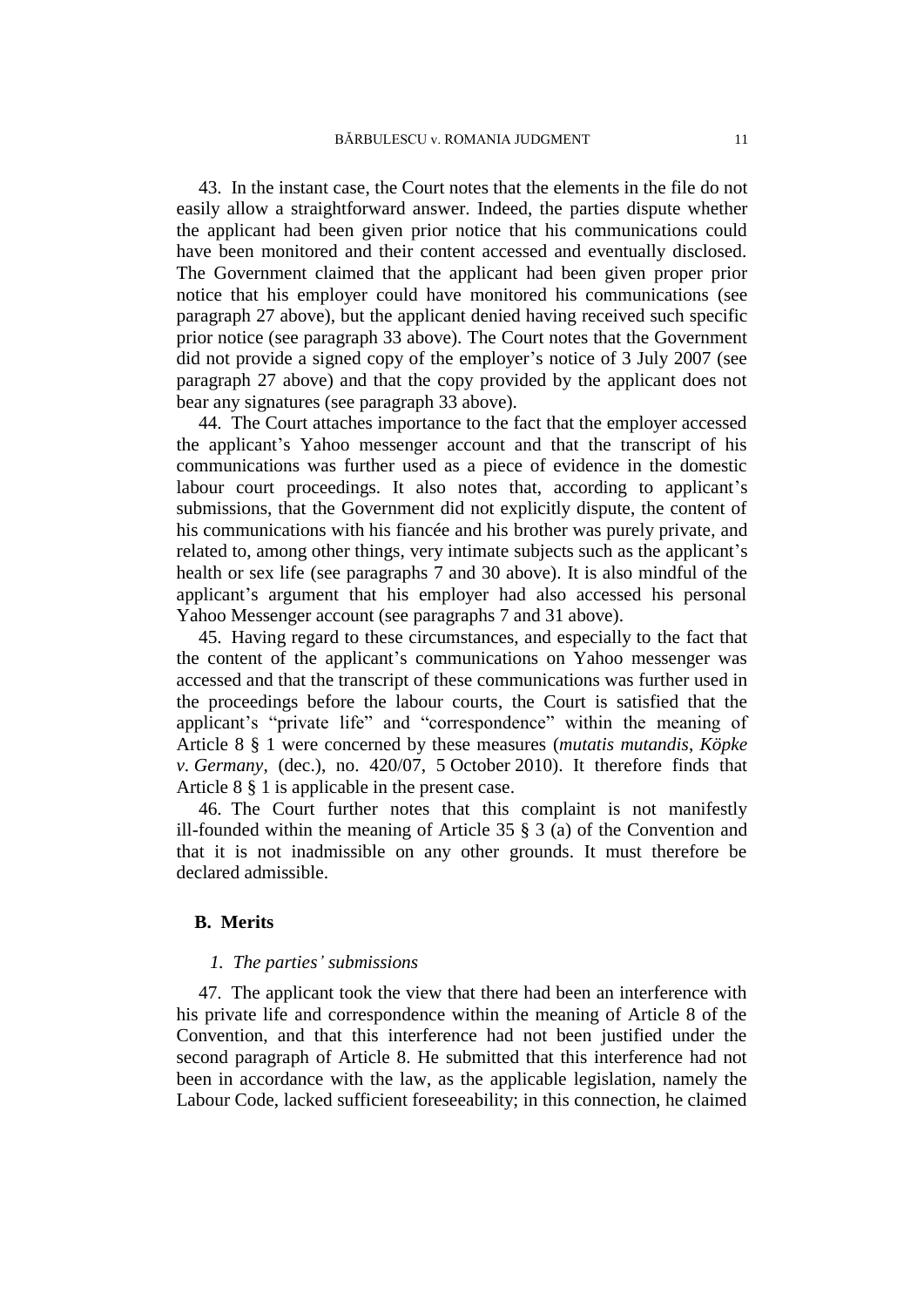that the Court's findings in the case of *Oleksandr Volkov v. Ukraine* (no. 21722/11, ECHR 2013) were applicable to the present case. He pointed out that neither the Labour Code nor Law no. 677/2001 provided procedural safeguards as regards the surveillance of an employee's electronic communications.

48. He further argued that the interference had not been proportionate to the legitimate aim pursued. He refuted the findings of the domestic courts that his employer had had no other choice than to intercept his communications, and complained that no alternative means had been sought so that less damage to his fundamental rights would have been caused whilst fulfilling the same aim. He also mentioned that he had had a tense relationship with his employer and referred to another set of labour law proceedings in which the domestic courts had found in his favour.

49. The Government argued that the State authorities had met their positive obligations required by Article 8 of the Convention. They submitted that a wide variety of approaches existed among Council of Europe member States with regard to the regulation of monitoring of employees by an employer, and that there was no European consensus on the personal use of the Internet in the workplace.

50. They contended that in the instant case the authorities had allowed the applicant sufficient protection because of effective domestic court scrutiny of his case. Relying on the findings of the domestic courts, they noted that the applicant's denial of any personal use of his computer had made it necessary for the employer to ascertain the content of the communications. He had thus been presented with the transcripts of his communications for a limited period, that is to say those messages between 5 and 13 July 2007, which demonstrated that he had been blatantly wasting time. The Government further argued that the courts would have proceeded to a different balancing act if the applicant had asserted from the beginning that he had used Yahoo Messenger for personal purposes.

51. The Government also submitted that the ban on personal use of the company's resources was explicitly contained in the company regulations, and that both its enforcement and consequences had been known to the employees. They concluded that the domestic courts had struck a fair balance between the applicant's rights and his employer's legitimate interests.

## *2. The Court's assessment*

52. The Court reiterates that although the purpose of Article 8 is essentially to protect an individual against arbitrary interference by the public authorities, it does not merely compel the State to abstain from such interference: in addition to this primarily negative undertaking, there may be positive obligations inherent in an effective respect for private life. These obligations may involve the adoption of measures designed to secure respect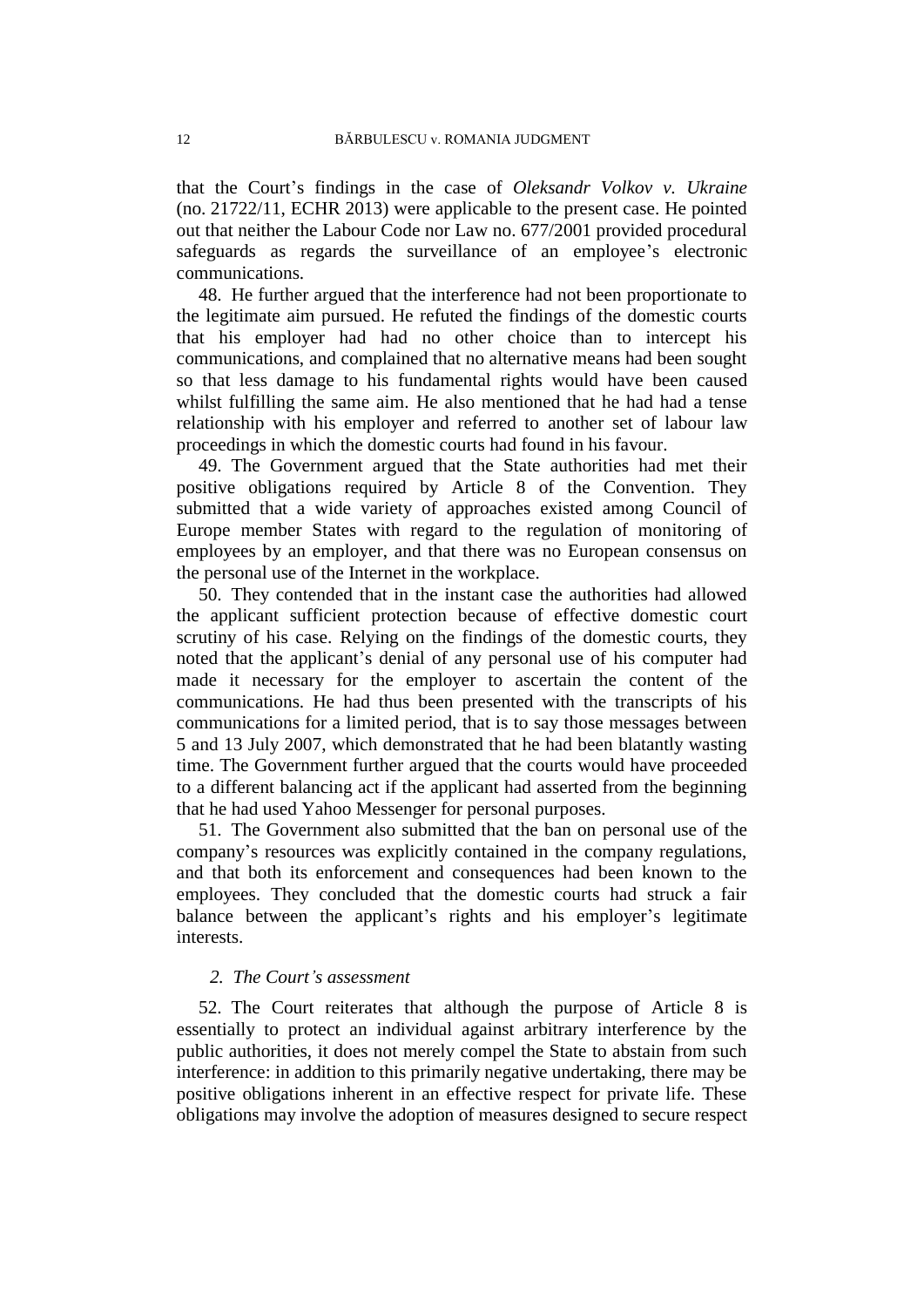for private life even in the sphere of the relations of individuals between themselves (see *Von Hannover v. Germany (no. 2)* [GC], nos. 40660/08 and 60641/08, § 57, ECHR 2012, and *Benediksdóttir v. Iceland* (dec.), no. 38079/06, 16 June 2009). The boundary between the State's positive and negative obligations under Article 8 does not lend itself to precise definition. In both contexts regard must be had to the fair balance that has to be struck between the competing interests – which may include competing private and public interests or Convention rights (see *Evans v. the United Kingdom* [GC], no. 6339/05, §§ 75 and 77, ECHR 2007-I) – and in both contexts the State enjoys a certain margin of appreciation (see *Von Hannover*, cited above; and *Jeunesse v. the Netherlands* [GC], no. 12738/10, § 106, 3 October 2014).

53. In the instant case, the Court finds that the applicant's complaint must be examined from the standpoint of the State's positive obligations since he was employed by a private company, which could not by its actions engage State responsibility under the Convention. The Court's findings in the case of *Oleksandr Volkov* (cited above), which concerned the dismissal of a judge, are therefore not applicable in the present case, as suggested by the applicant (see paragraph [47](#page-12-0) above).

54. Therefore, the Court has to examine whether the State, in the context of its positive obligations under Article 8, struck a fair balance between the applicant's right to respect for his private life and correspondence and his employer's interests.

55. In this regard, the Court refers to its findings as to the scope of the complaint which is limited to the monitoring of the applicant's communications within the framework of disciplinary proceedings (see paragraphs [40](#page-11-0) and [41](#page-11-1) above).

56. The Court notes that the applicant was able to raise his arguments related to the alleged breach of his private life and correspondence by his employer before the domestic courts. It further notes that they duly examined his arguments and found that the employer had acted in the context of the disciplinary powers provided for by the Labour Code (see paragraphs [10](#page-3-2) and [15](#page-5-3) above). The domestic courts also found that the applicant had used Yahoo Messenger on the company's computer and that he had done so during working hours; his disciplinary breach was thus established (see paragraph [12](#page-4-0) above).

57. In this context, the Court notes that both the County Court and the Court of Appeal attached particular importance to the fact that the employer had accessed the applicant's Yahoo Messenger account in the belief that it had contained professional messages, since the latter had initially claimed that he had used it in order to advise clients (see paragraphs [10](#page-3-2) and [12](#page-4-0) above). It follows that the employer acted within its disciplinary powers since, as the domestic courts found, it had accessed the Yahoo Messenger account on the assumption that the information in question had been related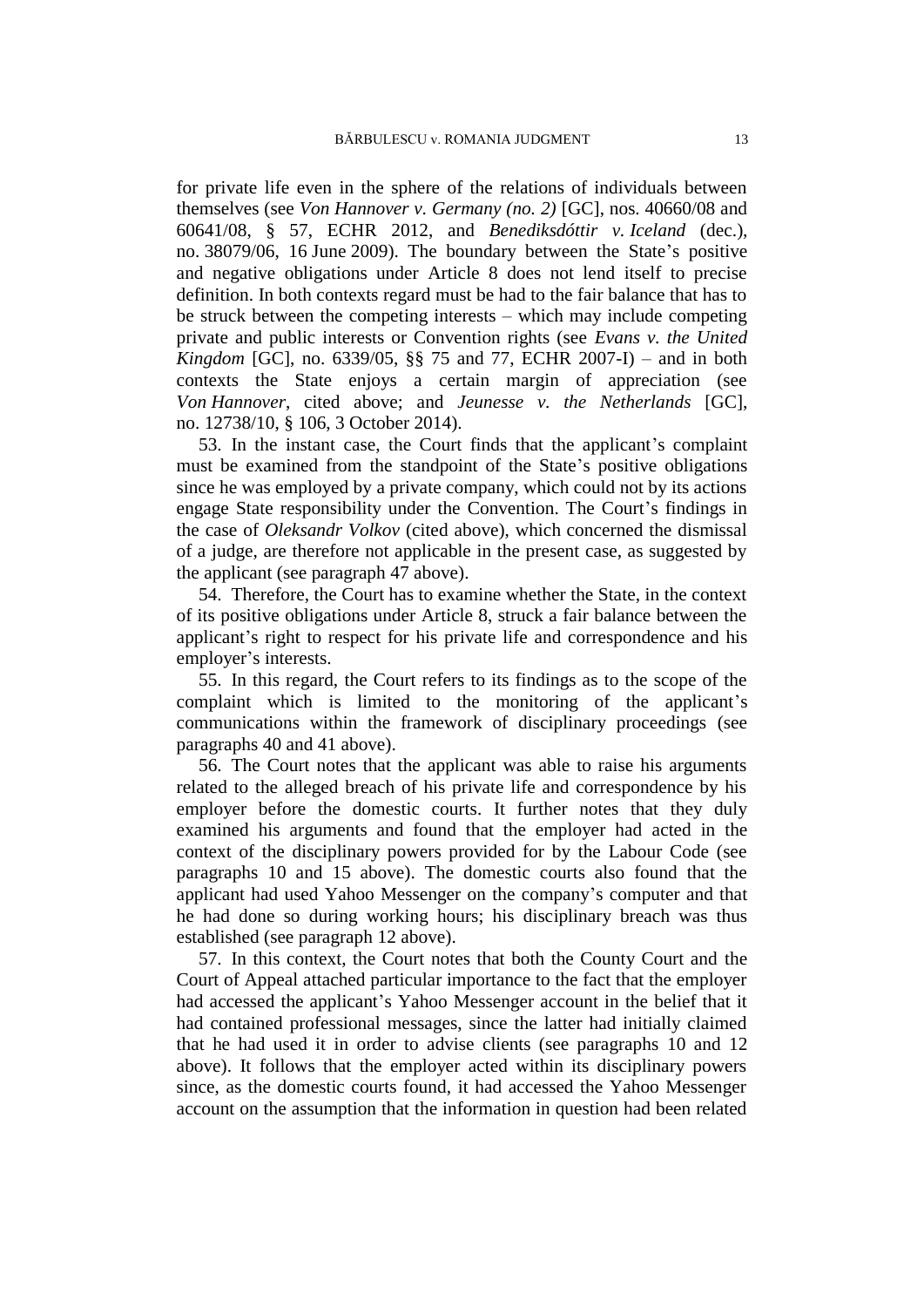to professional activities and that such access had therefore been legitimate. The Court sees no reason to question these findings.

58.As to the use of the transcript of the applicant's communications on Yahoo Messenger as evidence before the domestic courts, the Court does not find that the domestic courts attached particular weight to it or to the actual content of the applicant's communications in particular. The domestic courts relied on the transcript only to the extent that it proved the applicant's disciplinary breach, namely that he had used the company's computer for personal purposes during working hours. There is, indeed, no mention in their decisions of particular circumstances that the applicant communicated; the identity of the parties with whom he communicated is not revealed either. Therefore, the Court takes the view that the content of the communications was not a decisive element in the domestic courts' findings.

59. While it is true that it had not been claimed that the applicant had caused actual damage to his employer (compare and contrast *Pay v. United Kingdom*, (dec.), no. 32792/05, 16 September 2008 where the applicant was involved outside work in activities that were not compatible with his professional duties, and *Köpke* (cited above), where the applicant had caused material losses to her employer), the Court finds that it is not unreasonable for an employer to want to verify that the employees are completing their professional tasks during working hours.

60. In addition, the Court notes that it appears that the communications on his Yahoo Messenger account were examined, but not the other data and documents that were stored on his computer. It therefore finds that the employer's monitoring was limited in scope and proportionate (compare and contrast *Wieser and Bicos Beteiligungen GmbH v. Austria*, no. 74336/01, §§ 59 and 63, ECHR 2007-IV, and *Yuditskaya and Others v. Russia*, no. 5678/06, § 30, 12 February 2015).

61. Furthermore, the Court finds that the applicant has not convincingly explained why he had used the Yahoo messenger account for personal purposes (see paragraph [30](#page-9-1) above).

62. Having regard to the foregoing, the Court concludes in the present case that there is nothing to indicate that the domestic authorities failed to strike a fair balance, within their margin of appreciation, between the applicant's right to respect for his private life under Article 8 and his employer's interests.

63. There has accordingly been no violation of Article 8 of the Convention.

## II. ALLEGED VIOLATION OF ARTICLE 6 OF THE CONVENTION

64. Relying on Article 6 of the Convention, the applicant also complained that the proceedings before the domestic courts had been unfair,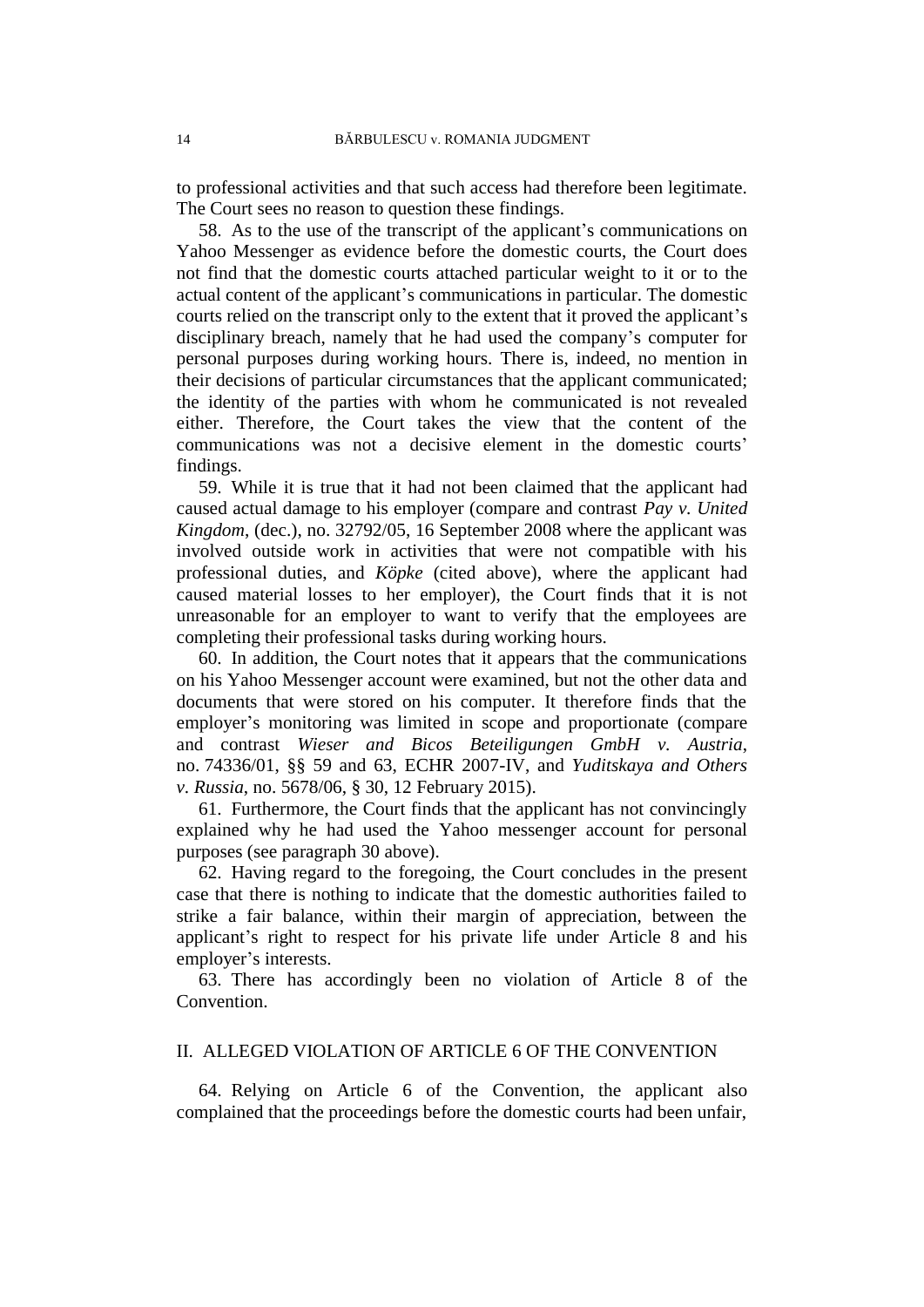in particular as he had not been allowed to present witnesses as part of his case.

65. The Court notes that the applicant was able to raise these arguments before the Court of Appeal, which ruled, in a sufficiently reasoned decision, that hearing additional witnesses was not relevant to the case (see paragraph [12](#page-4-0) above). Such a decision was delivered in a public hearing conducted in an adversarial manner and does not seem arbitrary (see *García Ruiz v. Spain* [GC], no. 30544/96, §§ 28-29, ECHR 1999-I).

66. It follows that this complaint is manifestly ill-founded and must be rejected in accordance with Article 35 §§ 3 (a) and 4 of the Convention.

# FOR THESE REASONS, THE COURT

- 1. *Declares*, unanimously, the complaint concerning Article 8 of the Convention admissible and the remainder of the application inadmissible;
- 2. *Holds*, by six votes to one, that there has been no violation of Article 8 of the Convention;

Done in English, and notified in writing on 12 January 2016, pursuant to Rule 77 §§ 2 and 3 of the Rules of Court.

Fatoş Aracı **András Sajó** Deputy Registrar President

In accordance with Article 45 § 2 of the Convention and Rule 74 § 2 of the Rules of Court, the separate opinion of Judge Pinto de Albuquerque is annexed to this judgment.

> A.S. F.A.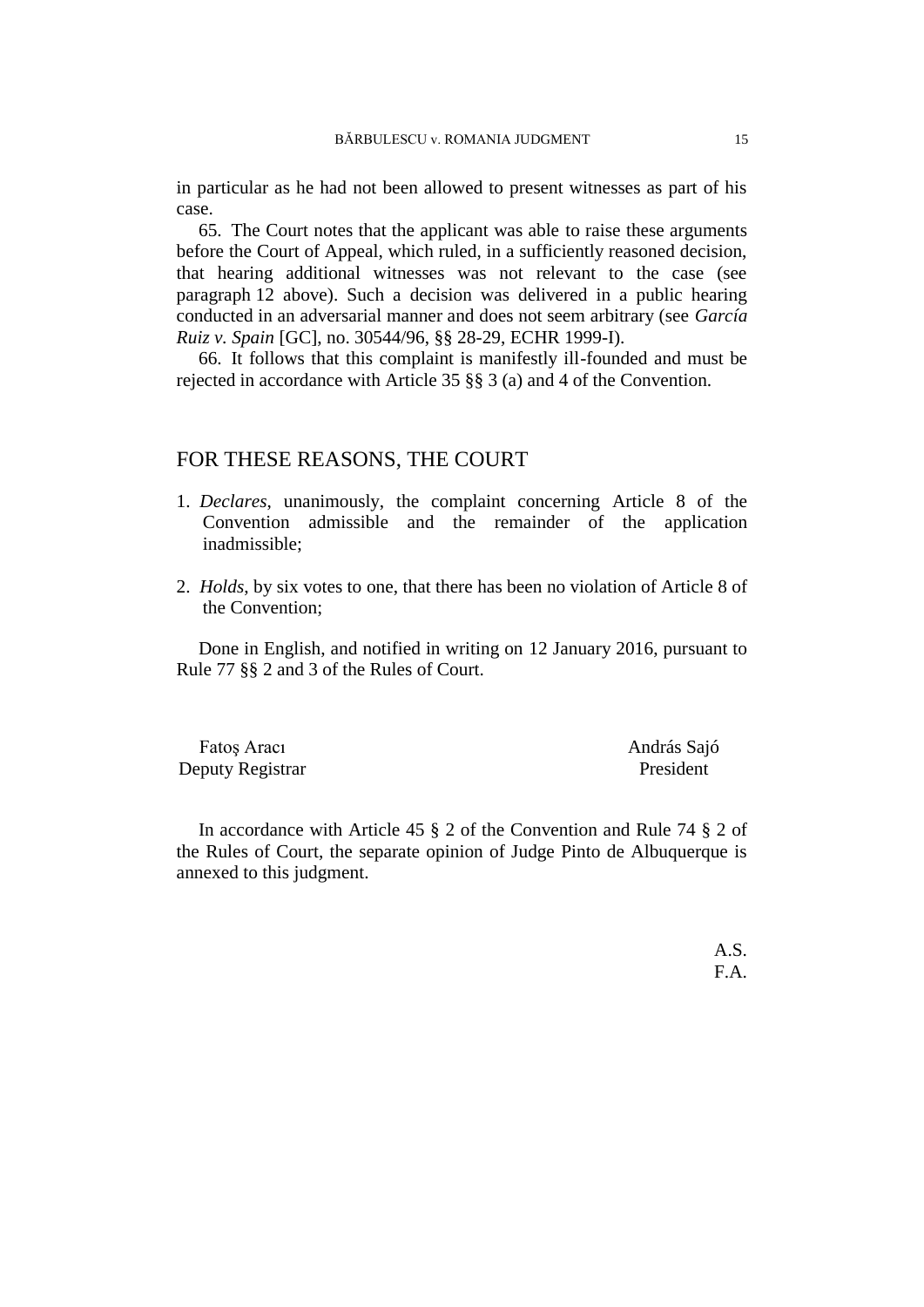# PARTLY DISSENTING OPINION OF JUDGE PINTO DE ALBUQUERQUE

1. *Bărbulescu v. Romania* concerns the surveillance of Internet usage in the workplace. The majority accept that there has been an interference with the applicant's right to respect for private life and correspondence within the meaning of Article 8 of the European Convention on Human Rights ("the Convention"), but conclude that there has been no violation of this Article, since the employer's monitoring was limited in scope and proportionate. I share the majority's starting point, but I disagree with their conclusion. I have no reservations in joining the majority in finding the Article 6 complaint inadmissible.

2. The case presented an excellent occasion for the European Court of Human Rights ("the Court") to develop its case-law in the field of protection of privacy with regard to employees' Internet communications<sup>1</sup>. The novel features of this case concern the non-existence of an Internet surveillance policy, duly implemented and enforced by the employer, the personal and sensitive nature of the employee's communications that were accessed by the employer, and the wide scope of disclosure of these communications during the disciplinary proceedings brought against the employee. These facts should have impacted on the manner in which the validity of the disciplinary proceedings and the penalty was assessed. Unfortunately, both the domestic courts and the Court's majority overlooked these crucial factual features of the case.

## **Access to the Internet as a human right**

3. As the Court's Grand Chamber recently stated, user-generated expressive activity on the Internet provides an unprecedented platform for the exercise of freedom of expression<sup>2</sup>. In the light of its accessibility and capacity to store and communicate vast amounts of information, the Internet also plays an important role in enhancing the public's access to news and facilitating the dissemination of information in general<sup>3</sup>. Along the same line of reasoning, the French Constitutional Council has affirmed that "in the current state of means of communication and given the generalised development of public online communication services and the importance of the latter for the participation in democracy and the expression of ideas and opinions, this right (to freedom of expression) implies freedom to

<sup>1</sup> This case-law is still limited (see *Copland v. the United Kingdom*, no. 62617/00, ECHR 2007-I, and *Peev v. Bulgaria*, no. 64209/01, 26 July 2007).

<sup>2</sup> *Delfi AS v. Estonia* [GC], no. 64569/09, §§ 110 and 118, 16 June 2015, following *Ahmet Yıldırım v. Turkey*, no. 3111/10, § 48, ECHR 2012, and *Times Newspapers Ltd (nos. 1 and 2) v. the United Kingdom*, nos. 3002/03 and 23676/03, § 27, ECHR 2009.

<sup>3</sup> *Ahmet Yıldırım*, cited above, § 48, and *Times Newspapers Ltd*, cited above, § 27.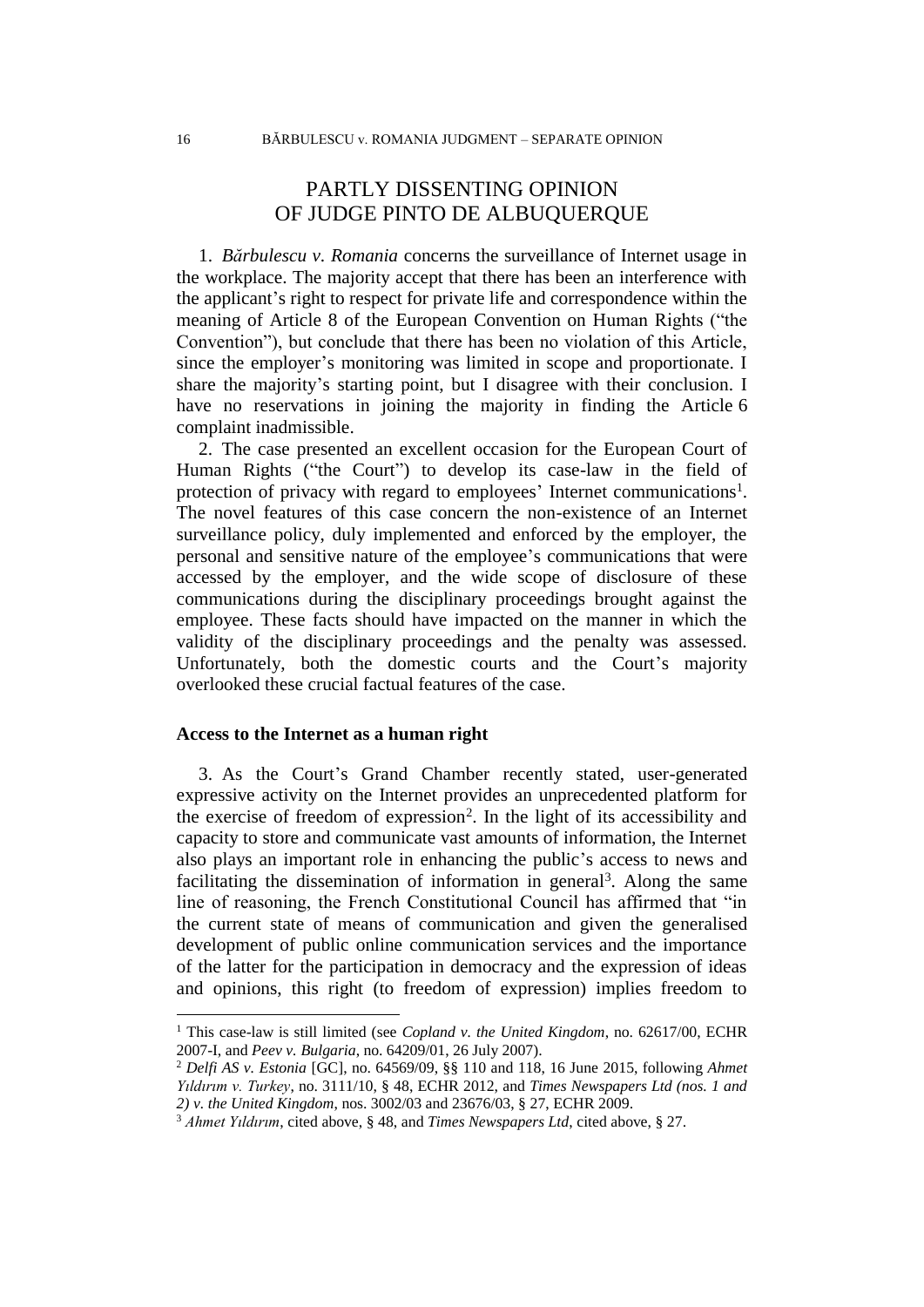access such services."<sup>4</sup> Thus, States have a positive obligation to promote and facilitate universal Internet access, including the creation of the infrastructure necessary for Internet connectivity<sup>5</sup>. In the case of private communications on the Internet, the obligation to promote freedom of expression is coupled with the obligation to protect the right to respect for private life. States cannot ensure that individuals are able to freely seek and receive information or express themselves without also respecting, protecting and promoting their right to privacy. At the same time, the risk of harm posed by Internet communications to the exercise and enjoyment of human rights and freedoms, particularly the right to respect for private life, is certainly higher than that posed by the press<sup>6</sup>. For example, States should counter racial or religious discrimination or hate speech over the Internet<sup>7</sup>. In other words, situations may emerge where the freedom of expression of the content provider, protected by Article 10, may collide with the right to respect for private life of others enshrined in Article 8, or where both the freedom of expression and the right to respect for private life of those involved in Internet communications may conflict with the rights and freedoms of others. The present case pertains to this second type of situation.

<sup>4</sup> Constitutional Council decision no. 2009/580DC, 10 June 2009, paragraph 12.

<sup>&</sup>lt;sup>5</sup> See, at the regional level, Recommendation CM/Rec(2007)16 of the Committee of Ministers to member States on measures to promote the public service value of the Internet, 7 November 2007, and, most importantly, Recommendation CM/Rec(2011)8 of the Committee of Ministers to member States on the protection and promotion of the universality, integrity and openness of the Internet, 21 September 2011, and the other Council of Europe Resolutions, Recommendations and Declarations, in addition to the Convention on Cybercrime and its Additional Protocol mentioned in my separate opinion joined to *Ahmet Yildirim*, cited above; and at the global level, the UN Millennium Declaration approved by GA Resolution 55/2, 18 September 2000, A/RES/55/2; International Telecommunications Union, Geneva Declaration of Principles, World Summit on the Information Society, 10 December 2003 ("commitment to build a people-centred, inclusive and development-oriented Information society, where everyone can create, access, utilise and share information and knowledge"); the Joint Declaration on Freedom of expression and the Internet by the UN Special rapporteur on Freedom of Opinion and Expression, the OSCE Representative on Freedom of the media, the OAS Special rapporteur on Freedom of Expression and the ACHPR Special Rapporteur on Expression and Access to Information, 1 June 2011, paragraph 6; and, in the UN committees' work, for example, the Human Rights Committee General Comment no. 34, Freedoms of expression and opinion (art. 19), 12 September 2011, CCPR/C/GC/34, paragraph 12; and the International Committee on Economic, Social and Cultural Rights, Concluding Observations on China, 25 April-13 May 2005, E/2006/22, paragraphs 168 and 197.

<sup>6</sup> *Delfi AS*, cited above, § 133, and *Editorial Board of Pravoye Delo and Shtekel v. Ukraine*, no. 33014/05, §§ 63-64, ECHR 2011.

<sup>7</sup> *Delfi AS*, cited above, §§ 136 and 162; Committee on the Elimination of Racial Discrimination General Recommendation XXX, Discrimination against Non-citizens, 20 August 2004, A/59/18, paragraph 12, page 95; and Report of the Special Rapporteur on the promotion and protection of the right to freedom of opinion and expression, Frank La Rue, 7 September 2012 (A/67/357), paragraph 87.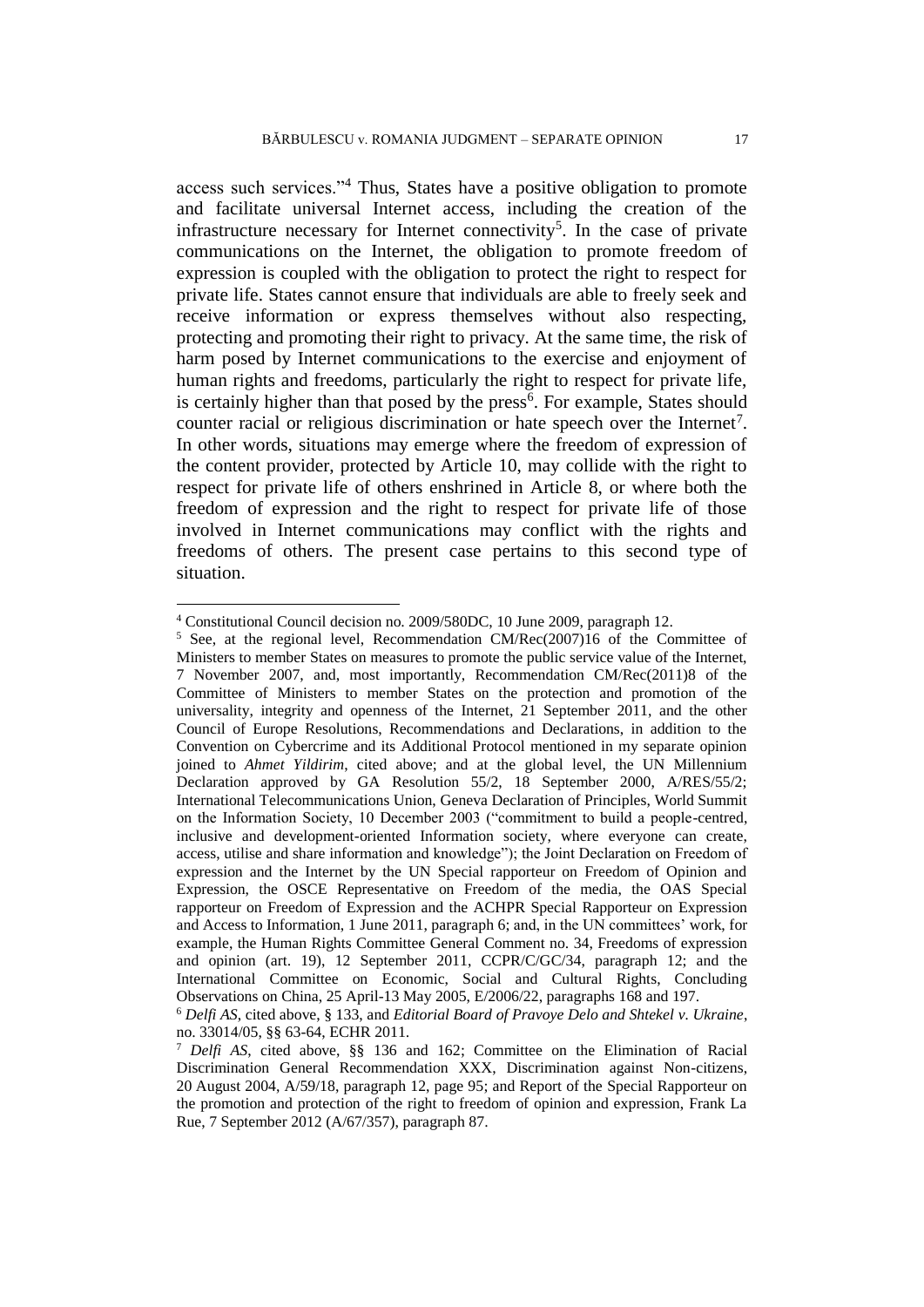## **Protection of employees' Internet communications in international law**

4. Internet surveillance in the workplace is not at the employer's discretionary power. In a time when technology has blurred the diving line between work life and private life, and some employers allow the use of company-owned equipment for employees' personal purposes, others allow employees to use their own equipment for work-related matters and still other employers permit both, the employer's right to maintain a compliant workplace and the employee's obligation to complete his or her professional tasks adequately does not justify unfettered control of the employee's expression on the Internet<sup>8</sup>. Even where there exist suspicions of cyberslacking, diversion of the employer's IT resources for personal purposes, damage to the employer's IT systems, involvement in illicit activities or disclosure of the employer's trade secrets, the employer's right to interfere with the employee's communications is not unrestricted. Given that in modern societies Internet communication is a privileged form of expression, including of private information, strict limits apply to an employer's surveillance of Internet usage by employees during their worktime and, even more strictly, outside their working hours, be that communication conducted through their own computer facilities or those provided by the employer.

5. The Convention principle is that Internet communications are not less protected on the sole ground that they occur during working hours, in the workplace or in the context of an employment relationship, or that they have an impact on the employer's business activities or the employee's performance of contractual obligations<sup>9</sup>. This protection includes not only the content of the communications, but also the metadata resulting from the collection and retention of communications data, which may provide an insight into an individual's way of life, religious beliefs, political convictions, private preferences and social relations<sup>10</sup>. In the absence of a

<sup>8</sup> Thus, I find it hard to agree with the majority's very broad statement in paragraph 58 of the judgment.

<sup>9</sup> In *Niemietz v. Germany*, 16 December 1992, Series A no. 251-B, § 28, *Halford v. the United Kingdom*, 25 June 1997, Reports 1997-III, § 44, and *Amann v. Switzerland* [GC], no. 27798/95, § 43, ECHR 2000-II, the Court considered interferences with communications and correspondence in a work or business environment in the light of the concept of private life and correspondence for the purposes of Article 8, no distinction being made between private or professional communication and correspondence. The Court has already stated that privacy rights may not be asserted in the context of conduct away from the workplace, relied upon by an employer as grounds for dismissal (*Pay v. the United Kingdom (dec.)*, no. 32792/05, 16 September 2008).

<sup>10</sup> Inspired by *Malone v. the United Kingdom*, 2 August 1984, § 84, Series A no. 82, the Court affirmed in *Copland*, cited above, § 43, that, even if the monitoring is limited to "information relating to the date and length of telephone conversations and in particular the numbers dialled", as well as to e-mail and Internet usage, and without access to the content of the communications, it still violates Article 8 of the Convention. The same point was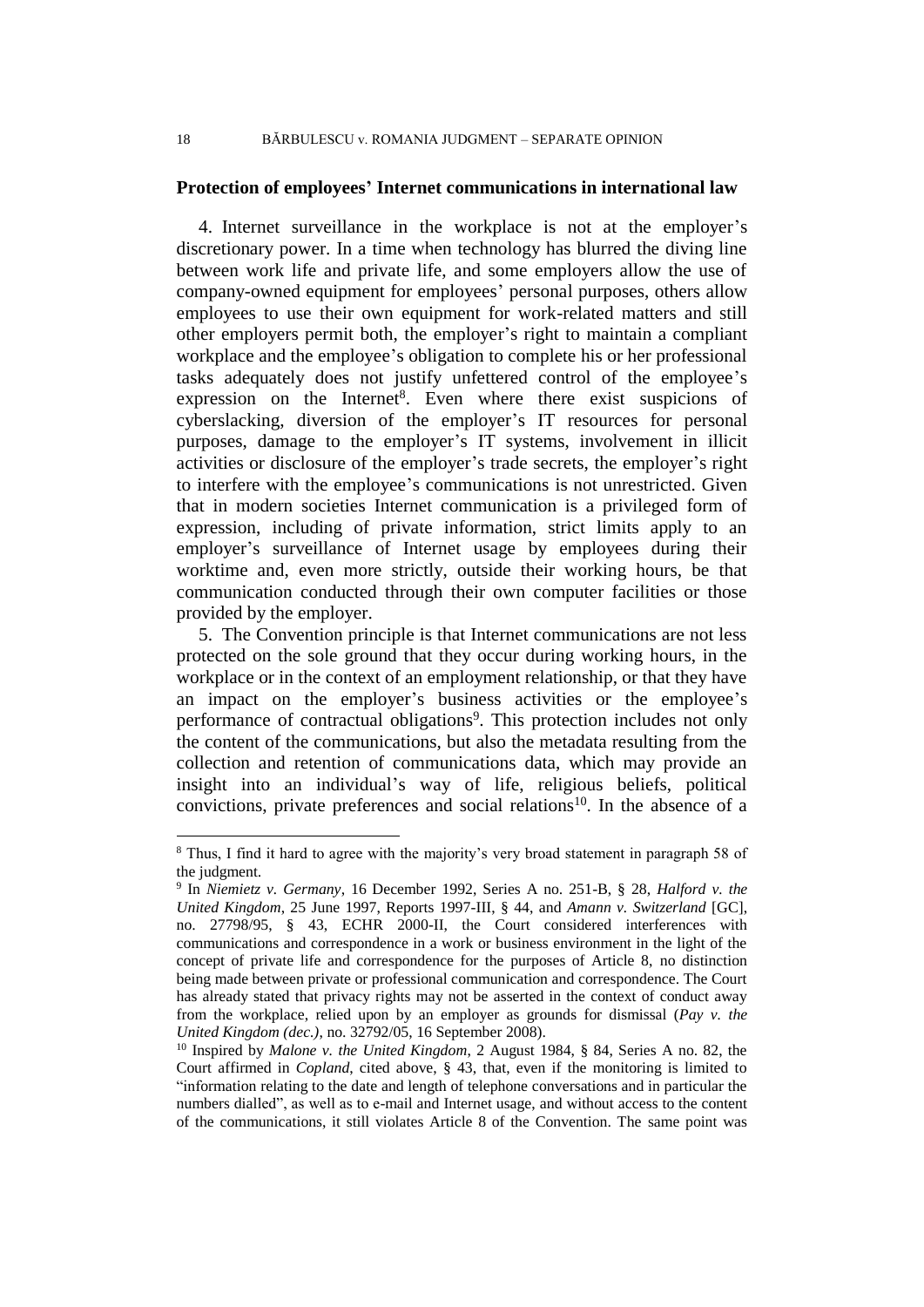warning from the employer that communications are being monitored, the employee has a "reasonable expectation of privacy"<sup>11</sup>. Any interference by the employer with the employee's right to respect for private life and freedom of expression, including the mere storing of personal data related to the employee's private life, must be justified in a democratic society by the protection of certain specific interests covered by the Convention<sup>12</sup>, namely the protection of the rights and freedoms of the employer or other employees (Article 8  $\S$  2)<sup>13</sup> or the protection of the reputation or rights of the employer or other employees and the prevention of the disclosure of information received by the employee in confidence (Article 10  $\S$  2)<sup>14</sup>.

 $\overline{a}$ 

<sup>11</sup> *Halford*, cited above, §§ 44 and 45; *Copland*, cited above, §§ 41 and 42; and *Peev*, cited above, § 39. It is not clear what the Court meant by this, since the Court refers to various factors such as lack of warning, provision of private space and assurance of private use of the employer's communication devices, but does not clarify their relative importance and whether these factors are essential or case-sensitive. Thus, the Court neglects the normative value of the "reasonability" criterion, leaving the impression that the employee's privacy at work is always deferential to pure management interests, as if the employer had the ultimate word on what kind of activity is not regarded as private in the workplace. Worse still, the Court does not provide any guidance on the interests that the employer may invoke under Article 8 § 2 to justify interferences with the employee's privacy. The problem with this concept lies in the way it was fashioned at birth. The employee's expectation of privacy in the context of the "operational realities of the workplace" was affirmed by the United States Supreme Court in *O'Connor v. Ortega*, 480 US 709 (1983), which addressed the issue on a weak case-by-case basis, leading to the absence of generally applicable principles, as the critical concurring opinion of Justice Scalia also noted. In my view, the "reasonable expectation" test is a mixed objective-subjective test, since the person must actually have held the belief (subjectively), but it must have also been reasonable for him or her to have done so (objectively). This objective, normative limb of the test cannot be forgotten.

<sup>12</sup> *Amann*, cited above, § 65, and *Copland*, cited above, § 43. In a broader context, see also my separate opinion joined to *Yildirim v. Turkey*, no. 3111/10, 18 December 2012.

<sup>13</sup> The pursuance of the interests of national security, public safety or the economic wellbeing of the country, prevention of disorder or crime, the protection of health or morals is not in the purview of the employer, and therefore do not justify the interference with the Convention right. Hence, for example, it would be inappropriate for a private employer to perform surveillance tasks with regard to his or her employees on the basis of public security concerns. Here, I assume that different rules must apply in any case to State surveillance operations concerning public security, defence, State security (including the economic well-being of the State when the processing operation relates to State security matters) and the activities of the State in areas of criminal law. A similar assumption is made in paragraph 1.5 of Council of Europe Recommendation No. R (89)2 and Article 3 (2) of EU Directive 95/46/EC.

<sup>14</sup> The pursuit of the interests of national security, territorial integrity or public safety, prevention of disorder or crime, protection of health or morals, and maintenance of the authority and impartiality of the judiciary are not in the purview of the employer and therefore do not justify interference with the Convention right.

made by the Court of Justice of the European Union, Joined Cases C-293/12 and C-594/12, *Digital Rights Ireland* and *Seitlinger and Others*, Judgment of 8 April 2014, paragraphs 26- 27, and 37, and the Report of the United Nations High Commissioner for Human Rights on the right to privacy in the digital age, 30 June 2014, paragraph 19 (A/HRC/27/37).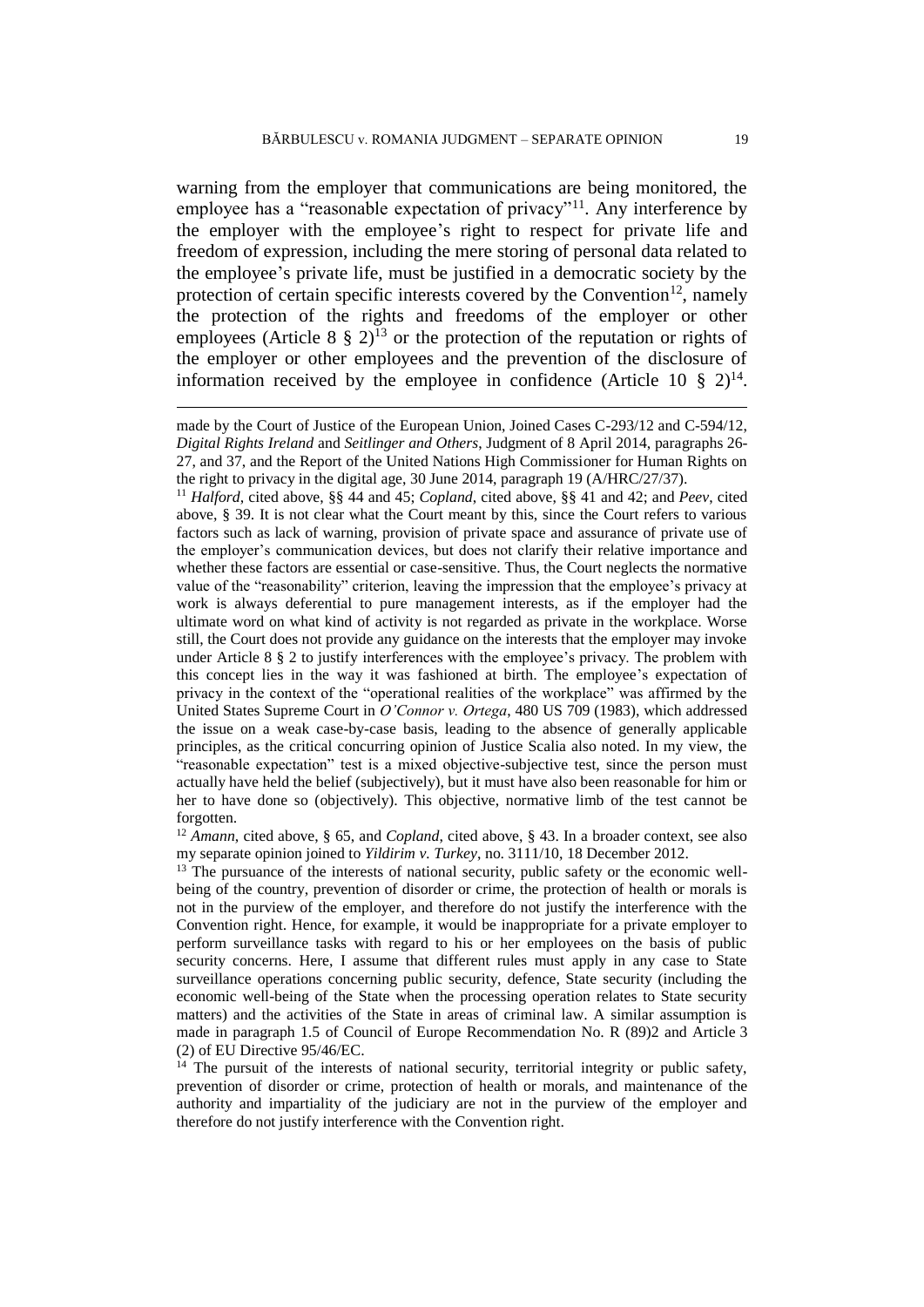Hence, the pursuit of maximum profitability and productivity from the workforce is not *per se* an interest covered by Article 8 § 2 and Article 10 § 2, but the purpose of ensuring the fair fulfilment of contractual obligations in an employment relationship may justify certain restrictions on the abovementioned rights and freedoms in a democratic society<sup>15</sup>.

6. Other than the Court's case-law, the international standards of personal data protection both in the public and private sectors have been set out in the 1981 Council of Europe Convention for the protection of individuals with regard to automatic processing of personal data $16$ . In this Convention the protection of personal data was for the first time guaranteed as a separate right granted to an individual. Specific rules for data protection in employment relations are contained in the Council of Europe Committee of Ministers Recommendation Rec(89)2 to member states on the protection of personal data used for employment purposes, 18 January 1989, recently replaced by Recommendation CM/Rec(2015)5 of the Committee of Ministers to member States on the processing of personal data in the context of employment. Also extremely valuable in this context are Recommendation No.R(99) 5 for the protection of privacy on the Internet, adopted on 23 February 1999, and Recommendation CM/Rec(2010)13 on the protection of individuals with regard to automatic processing of personal data in the context of profiling, adopted on 23 November 2010.

7. In the legal framework of the European Union (EU), respect for private life and protection of personal data have been recognised as separate fundamental rights in Articles 7 and 8 of the EU Charter of Fundamental Rights. The central piece of EU legislation is Directive 95/46/EC of the European Parliament and of the Council of 24 October 1995 on the protection of individuals with regard to the processing of personal data and on the free movement of such data. Employment relations are specifically referred to only in the context of the processing of sensitive data. Regulation (EC) No 45/2001 lays down the same rights and obligations at the level of the EC institutions and bodies. It also establishes an independent supervisory authority with the task of ensuring that the Regulation is complied with. Directive 2002/58/EC concerns the processing of personal data and the protection of privacy in the electronic communications sector, regulating issues like confidentiality, billing and traffic data and spam. The confidentiality of communications is protected by Article 5 of the Directive, which imposes on Member States an obligation to ensure the confidentiality of communications and the related traffic data by means of a public communications network and publicly available electronic communications services, through national legislation. In particular they are to prohibit listening, tapping, storage or other kinds of interception or surveillance of

<sup>15</sup> For example, in an Article 10 case, *Palomo Sánchez and Others v. Spain*, nos. 28955/06, 28957/06, 28959/06 and 28964/06, 12 September 2011.

<sup>16</sup> ETS no. 108.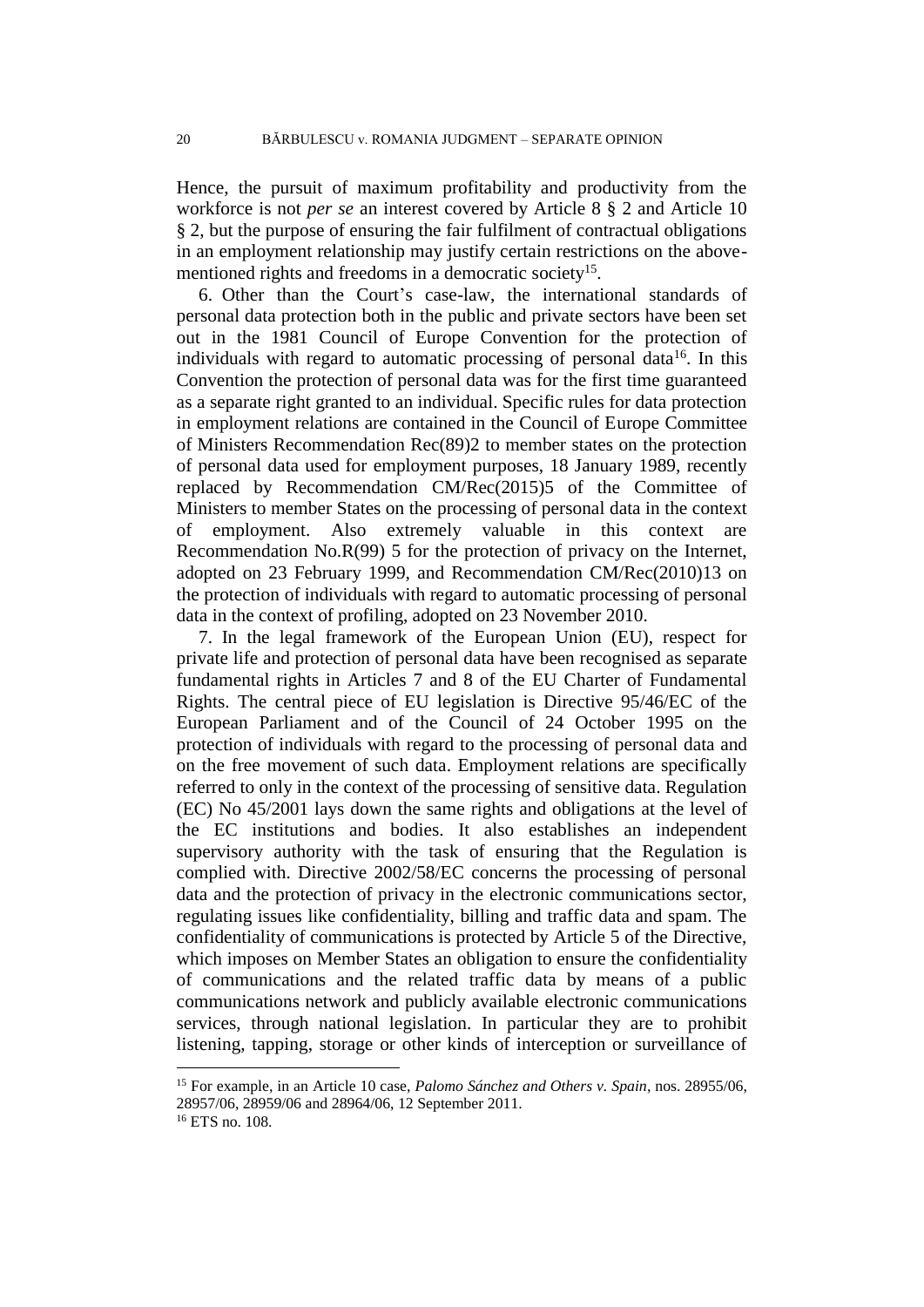communications and the related traffic data by persons other than users, without the consent of the users concerned, except when legally authorised to do so. The interception of communications over private networks, including e-mails, instant messaging services, and phone calls, and generally private communications, are not covered, as the Directive refers to publicly available electronic communications services in public communication networks. Also relevant is Directive 2000/31/EC of the European Parliament and of the Council of 8 June 2000 on certain legal aspects of information society services, in particular electronic commerce, in the Internal Market, which specifies that Member States may not impose general monitoring obligations on providers of internet/email services, because such an obligation would constitute an infringement of freedom of information as well as of the confidentiality of correspondence (Article 15). Within the former third pillar of the EU, Framework Decision 2008/977/JHA dealt with the protection of personal data processed in the framework of police and judicial co-operation in criminal matters. Finally, Article 29 Working Party Opinion 8/2001 on the processing of personal data in the employment context, adopted on 13 September 2001<sup>17</sup>, the Working Document on the surveillance and the monitoring of electronic communications in the workplace, adopted on 29 May 2002<sup>18</sup>, the Working Document on a common interpretation of Article 26(1) of Directive 95/46/EC, adopted on 25 November 2005<sup>19</sup>, and Article 29 Working Party Opinion 2/2006 on privacy issues related to the provision of email screening services, adopted on 21 February 2006<sup>20</sup>, are also important for setting the standards of data protection applicable to employees in the EU. In its 2005 annual report, the Working Party affirmed that "[i]t is not disputed that an email address assigned by a company to its employees constitutes personal data if it enables an individual to be identified"<sup>21</sup>.

8. Finally, both the 1980 Organisation for Economic Co-operation and Development (OECD) Guidelines on the Protection of Privacy and

<sup>17</sup> 5062/01/EN/Final.

<sup>18</sup> 5401/01/EN/Final.

<sup>19</sup> 2093/05/EN.

<sup>20</sup> 00451/06/EN.

 $21$  Important decisions have been delivered in this area by the Luxembourg Court of Justice, such as *Asociación Nacional de Establecimientos Financieros de Crédito (ASNEF) and Federación de Comercio Electrónico y Marketing Directo (FECEMD) v. Administración del Estado*, Joined cases C-468/10 and C-469/10, 24 November 2011, on the implementation of Article 7 (f) of the Data Protection Directive in national law; *Deutsche Telekom AG v. Bundesrepublik Deutschland*, C-543/09, 5 May 2011, on the necessity of renewed consent; *College van burgemeester en wethouders van Rotterdam v. M.E.E. Rijkeboer*, C-553/07, 7 May 2009, on the right of access of the data subject; *Dimitrios Pachtitis v. European Commission*, F-35/08, 15 June 2010, and *V v. European Parliament*, F-46/09, 5 July 2011, both on the usage of personal data in the context of employment in EU institutions.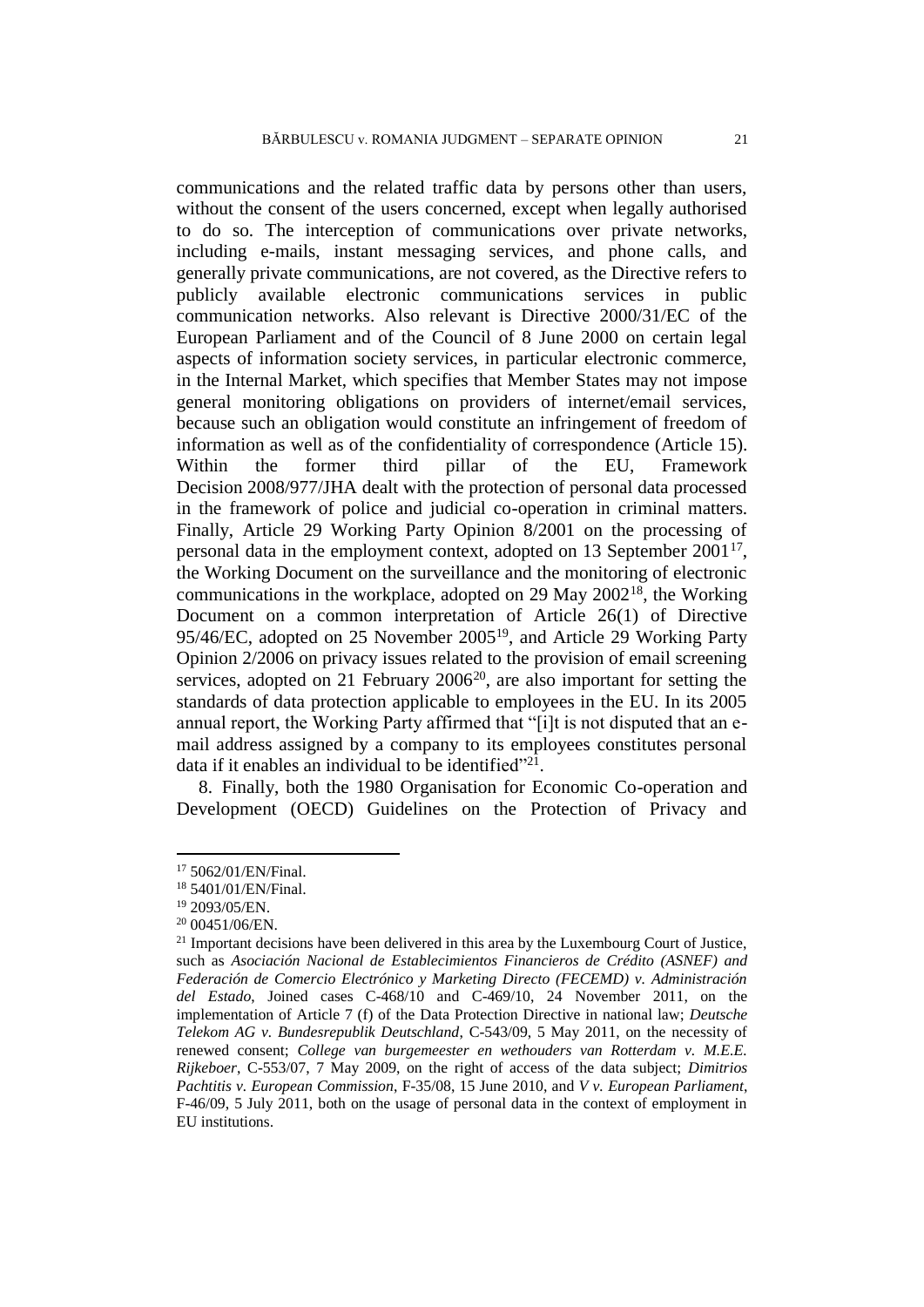Transborder Flows of Personal Data<sup>22</sup>, and the International Labour Office's 1997 Code of Practice on the protection of workers' personal data, provide important soft-law guidance to employers, employees and courts.

9. From this international legal framework, a consolidated, coherent set of principles can be drawn for the creation, implementation and enforcement of an Internet usage policy in the framework of an employment relationship<sup>23</sup>. Any information related to an identified or identifiable employee that is collected, held or used by the employer for employment purposes, including with regard to private electronic communications, must be protected in order to respect the employee's right to privacy and freedom of expression<sup>24</sup>. Consequently, any processing of personal data for the purposes of recruitment, fulfilment or breach of contractual obligations, staff management, work planning and organisation and termination of an employment relationship in both the public and private sectors must be regulated either by law, collective agreement or contract<sup>25</sup>. Particular forms of personal data processing, for example of the employees' usage of Internet and electronic communications in the workplace, warrant detailed regulation $26$ .

10. Hence, a comprehensive Internet usage policy in the workplace must be put in place, including specific rules on the use of email, instant messaging, social networks, blogging and web surfing. Although policy may be tailor-made to the needs of each corporation as a whole and each sector of the corporation infrastructure in particular, the rights and

<sup>&</sup>lt;sup>22</sup> These Guidelines were updated in 2013, but I will refer to both versions, taking into account the date of the facts in the present case.

<sup>&</sup>lt;sup>23</sup> While the template is to some extent parochial, the lens offered by the Court should be universal, in the sense that the Court should seek a principled approach to Internet communications. This top-down international regulation, imposed by the Court in certain fundamental aspects, does not call into question the free, multi-stakeholder governance of the Internet. On the contrary, it guarantees it. In my view, the Court should not forget the highly political nature of the Internet as a social equaliser and an instrument for furthering human rights, which engages private interests in public decisions. Such an omission would prove particularly regrettable in the context of employment law, whose primarily purpose is to redress the imbalance between vulnerable employees and more powerful employers in their contractual relationships.

<sup>&</sup>lt;sup>24</sup> Paragraph 14.1 of Council of Europe Recommendation Rec (2015)5: "The content, sending and receiving of private electronic communications at work should not be monitored under any circumstances", and paragraph 15.1: "The introduction and use of information systems and technologies for the direct and principal purpose of monitoring employee's activity and behaviour should not be permitted.".

<sup>&</sup>lt;sup>25</sup> However, the mere existence of a labour code or a general employment law which regulates the relationship between employers and employees does not suffice if they do not provide for a specific set of rules on employees' personal data protection, including Internet usage policy in the workplace.

<sup>&</sup>lt;sup>26</sup> In its updated General Comment on Article 19, the Human Rights Committee pointed out the need to take greater account of free speech on the Internet and digital media (CCPR/C/GC/34, 12 September 2011, paragraph 12).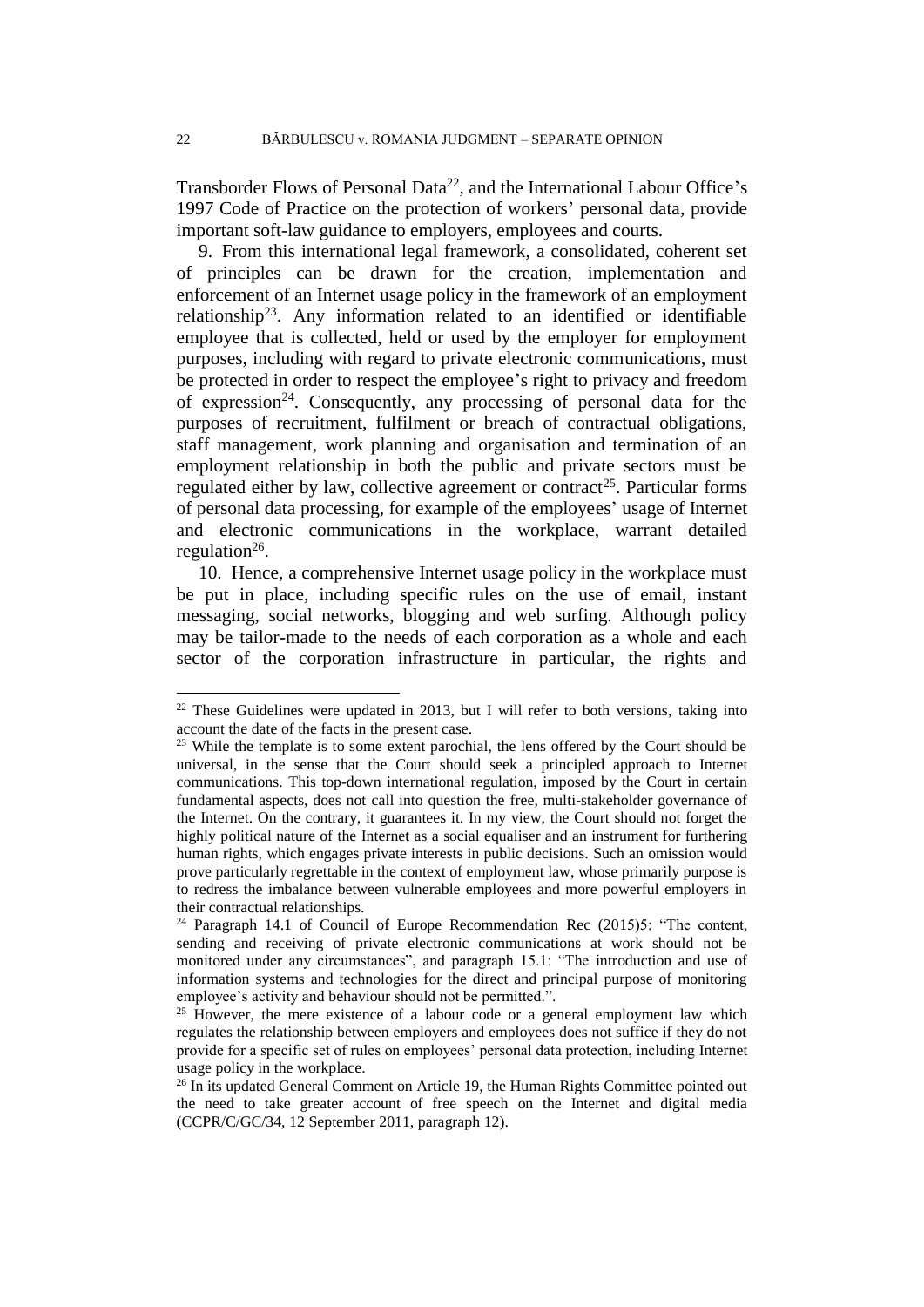obligations of employees should be set out clearly, with transparent rules on how the Internet may be used, how monitoring is conducted, how data is secured, used and destroyed, and who has access to  $it^{27}$ .

11. A blanket ban on personal use of the Internet by employees is inadmissible<sup>28</sup>, as is any policy of blanket, automatic, continuous monitoring of Internet usage by employees<sup>29</sup>. Personal data relating to racial origin, political opinions or religious or other beliefs, as well as personal data concerning health, sexual life or criminal convictions are considered as "sensitive data" requiring special protection<sup>30</sup>.

12. Employees must be made aware of the existence of an Internet usage policy in force in their workplace, as well as outside the workplace and during out-of-work hours, involving communication facilities owned by the employer, the employee or third parties<sup>31</sup>. All employees should be notified personally of the said policy and consent to it explicitly<sup>32</sup>. Before a

<sup>&</sup>lt;sup>27</sup> Paragraph 6.14.1 of the 1997 ILO Code of Practice and paragraph 15 of the revised 2013 OECD Guidelines, which introduces a concept of a privacy management programme and articulates its essential elements.

<sup>28</sup> Article 29 Working Party Working document on the surveillance of electronic communications in the workplace, pages 4 and 24. As the Handbook on European data protection law, 2014, puts it, "Such a general prohibition could, however, be disproportionate and unrealistic."

<sup>29</sup> Article 29 Working Party Working document on the surveillance of electronic communications in the workplace, page 17, and, previously, the Office of the Australian Federal Privacy Commissioner, Guidelines on Workplace E-mail, Web Browsing and Privacy, 30 March 2000.

<sup>&</sup>lt;sup>30</sup> See Article 6 of the 1981 Council of Europe Convention, paragraph 10.1 of Council of Europe Recommendation No. R (89)2, paragraph 6.5 of the 1997 ILO Code of practice, and paragraph 9.1 of Council of Europe Recommendation Rec (2015)5.

<sup>&</sup>lt;sup>31</sup> Rules on the transparency of any processing of an employee's personal data can be found in paragraph 12 of the 1980 OECD Guidelines; paragraph 3.1 of Council of Europe Recommendation No. R (89)2; paragraph 5.8 of the 1997 ILO Code of practice; Article 29 Working Party Working document on the surveillance of electronic communications in the workplace, pages 4 and 5; Article 29 Working Party Working document on the surveillance of electronic communications in the workplace, pages 13, 14, 22 and 25; and paragraphs 10.1-10.4 and especially paragraph 14.1 and 21 (a) of Council of Europe Recommendation Rec (2015)5.

<sup>&</sup>lt;sup>32</sup> The principle of informed and explicit consent has been affirmed in paragraph 7 of the 1980 OECD Guidelines, paragraph 3.2 of Council of Europe Recommendation No. R (89)2, paragraphs 6.1-6.4 of the 1997 ILO Code of Practice, Article 29 Working Party Opinion no. 8/2001, pages 3 and 23, Article 29 Working Party Working document on the surveillance of electronic communications in the workplace, page 21, and paragraphs 14.3, 20.2 and 21 (b) and (c) of Council of Europe Recommendation Rec (2015)5. According to the Council of Europe Employment Recommendation, employers should inform their employees in advance about the introduction or adaptation of automated systems for the processing of personal data of employees or for monitoring the movements or the productivity of employees. In the EU framework, the Data Protection Working Party analysed the significance of consent as a legal basis for processing employment data and found that the economic imbalance between the employer asking for consent and the employee giving consent will often raise doubts about whether consent was given freely or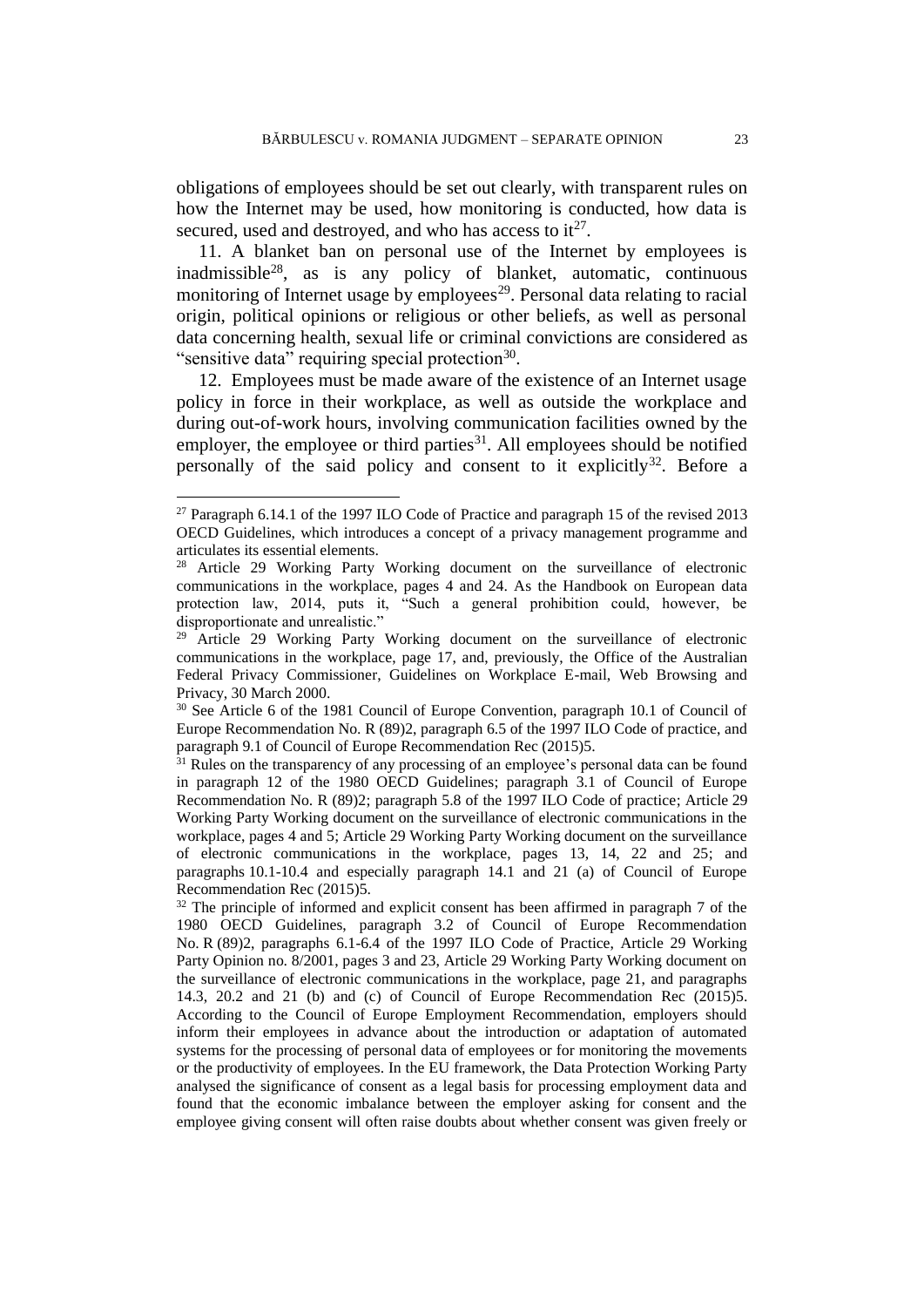monitoring policy is put in place, employees must be aware of the purposes, scope, technical means and time schedule of such monitoring<sup>33</sup>. Furthermore, employees must have the right to be regularly notified of the personal data held about them and the processing of that personal data, the right to access all their personal data, the right to examine and obtain a copy of any records of their own personal data and the right to demand that incorrect or incomplete personal data and personal data collected or processed inconsistently with corporation policy be deleted or rectified<sup>34</sup>. In event of alleged breaches of Internet usage policy by employees, opportunity should be given to them to respond to such claims in a fair procedure, with judicial oversight.

13. The enforcement of an Internet usage policy in the workplace should be guided by the principles of necessity and proportionality, in order to avoid a situation where personal data collected in connection with legitimate organisational or information-technology policies is used to control employees' behaviour<sup>35</sup>. Before implementing any concrete monitoring measure, the employer should assess whether the benefits of that measure outweigh the adverse impact on the right to privacy of the concerned employee and of third persons who communicate with him or her<sup>36</sup>. Unconsented collection, access and analysis of the employee's communications, including metadata, may be permitted only exceptionally, with judicial authorisation, since employees suspected of policy breaches in disciplinary or civil proceedings must not be treated less fairly than presumed offenders in criminal procedure. Only targeted surveillance in respect of well-founded suspicions of policy violations is admissible, with general, unrestricted monitoring being manifestly excessive snooping on

not. Hence, the circumstances under which consent is requested should be carefully considered when assessing the validity of consent in the employment context.

<sup>33</sup> Commentary to paragraph 6.14 of the 1997 ILO Code of practice, and Article 29 Working Party Opinion no. 8/2001, page 25.

<sup>34</sup> Paragraph 13 of the 1980 OECD Guidelines, Article 8 of the 1981 Council of Europe Convention, paragraphs 11 and 12 of Council of Europe Recommendation No. R (89)2, paragraphs 11.1-11.3, and 11.9 of the 1997 ILO Code of Practice and paragraphs 11.1-11.9 of Council of Europe Recommendation Rec (2015)5.

<sup>35</sup> See my separate opinion in *Yildirim*, cited above, on the minimum criteria for Convention-compatible legislation on Internet blocking measures; and also paragraph 8 of the 1980 OECD Guidelines; Article 5 (c), (d) of the 1981 Council of Europe Convention; paragraph 4.2 of Council of Europe Recommendation No. R (89)2; paragraph 5.1-5.4 of the 1997 ILO Code of Practice; Article 29 Working Party Opinion no. 8/2001, page 25; Article 29 Working Party Working document on the surveillance of electronic communications in the workplace, pages 17 and 18; and paragraphs 4.1, 5.2 and 5.5 of Council of Europe Recommendation (2015)5.

<sup>36</sup> Article 29 Working Party Working document on the surveillance of electronic communications in the workplace, page 13, and paragraph 20.1 of Council of Europe Recommendation Rec (2015)5.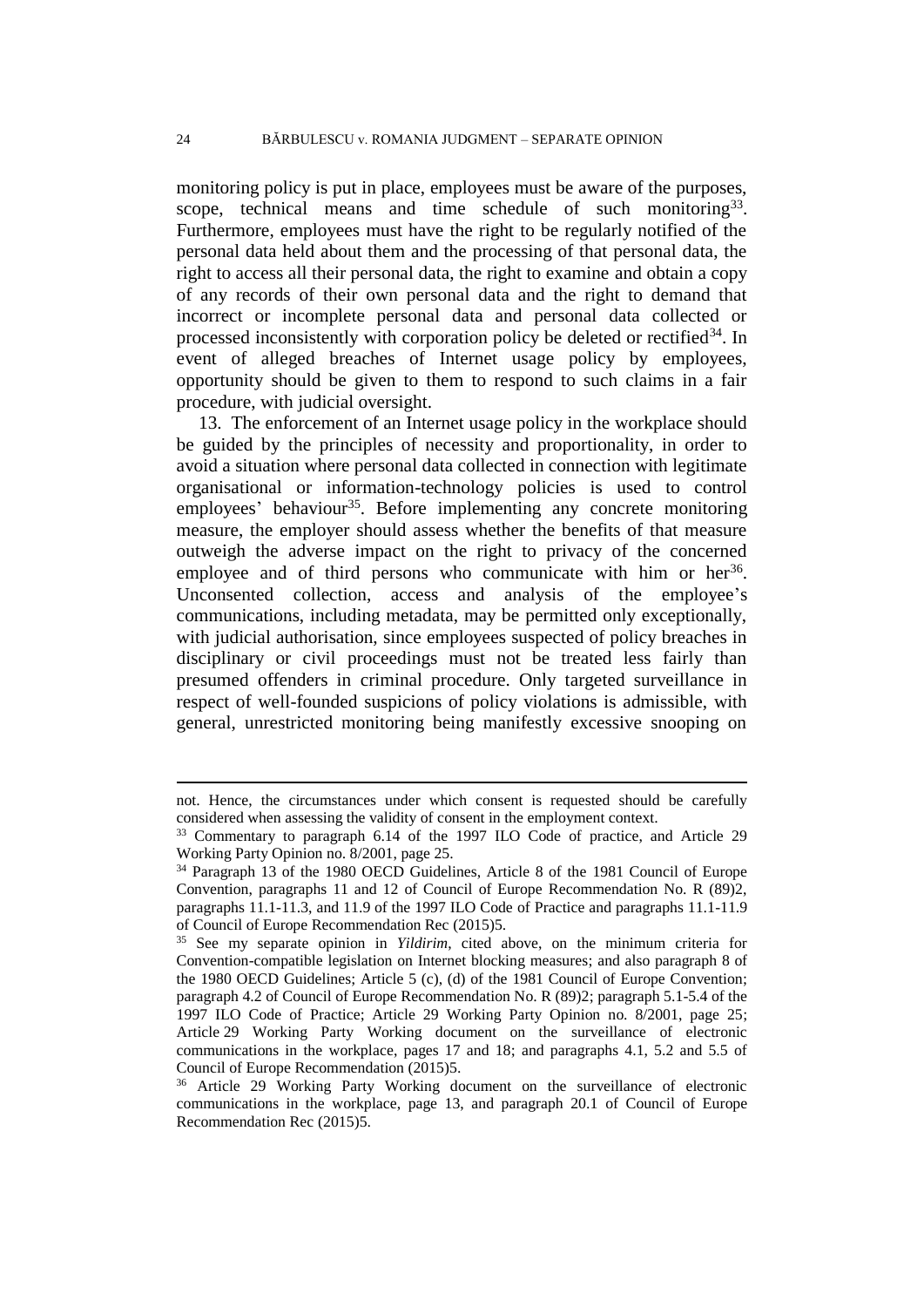employees<sup>37</sup>. The least intrusive technical means of monitoring should be preferred<sup>38</sup>. Since blocking Internet communications is a measure of last resort<sup>39</sup>, filtering mechanisms may be considered more appropriate, if at all necessary, to avoid policy infringements<sup> $40$ </sup>. The collected data may not be used for any purpose other than that originally intended, and must be protected from alteration, unauthorised access and any other form of misuse<sup>41</sup>. For example, the collected data must not be made available to other employees who are not concerned by it. When no longer needed, the collected personal data should be deleted $42$ .

14. Breaches of the internal usage policy expose both the employer and the employee to sanctions. Penalties for an employee's improper Internet usage should start with a verbal warning, and increase gradually to a written reprimand, a financial penalty, demotion and, for serious repeat offenders, termination of employment<sup>43</sup>. If the employer's Internet monitoring breaches the internal data protection policy or the relevant law or collective agreement, it may entitle the employee to terminate his or her employment and claim constructive dismissal, in addition to pecuniary and nonpecuniary damages.

15. Ultimately, without such a policy, Internet surveillance in the workplace runs the risk of being abused by employers acting as a distrustful Big Brother lurking over the shoulders of their employees, as though the latter had sold not only their labour, but also their personal lives to employers. In order to avoid such commodification of the worker, employers are responsible for putting in place and implementing consistently a policy on Internet use along the lines set out above. In so

<sup>37</sup> Paragraph 6.14.2 of the 1997 ILO Code of practice.

<sup>38</sup> Article 29 Working Party Opinion no. 8/2001, pages 4 and 25, and paragraph 14.3 of Council of Europe Recommendation Rec (2015)5.

<sup>39</sup> See my separate opinion in *Yildirim*, cited above, on the minimum criteria for Convention-compatible legislation on Internet blocking measures.

<sup>40</sup> Paragraph 14.2 of Council of Europe Recommendation Rec (2015)5. As the Article 29 Data Protection Working Party document on surveillance and monitoring of electronic communications in the workplace, page 24, put it, "the interest of the employer is better served in preventing Internet misuse rather than in detecting such misuse."

<sup>&</sup>lt;sup>41</sup> Paragraph 13 of Council of Europe Recommendation No. R (89)2, and paragraph 12.1 of Council of Europe Recommendation Rec (2015)5.

 $42$  Paragraph 14 of Council of Europe Recommendation No. R (89)2, and paragraph 13.1 of Council of Europe Recommendation Rec (2015)5.

<sup>&</sup>lt;sup>43</sup> At this juncture it is worth noting the Court's demanding threshold for accepting dismissal in *Vogt v. Germany*, no. 17851/91, 26 September 1995, where the penalty of dismissal was found excessive for the employee's participation in political activities outside work with no impact on her professional role, and *Fuentes Bobo v. Spain*, no. 39293/98, 29 February 2000, where the penalty of dismissal for offensive remarks broadcast about the employer was also found to be too severe, taking into account the employee's length of service.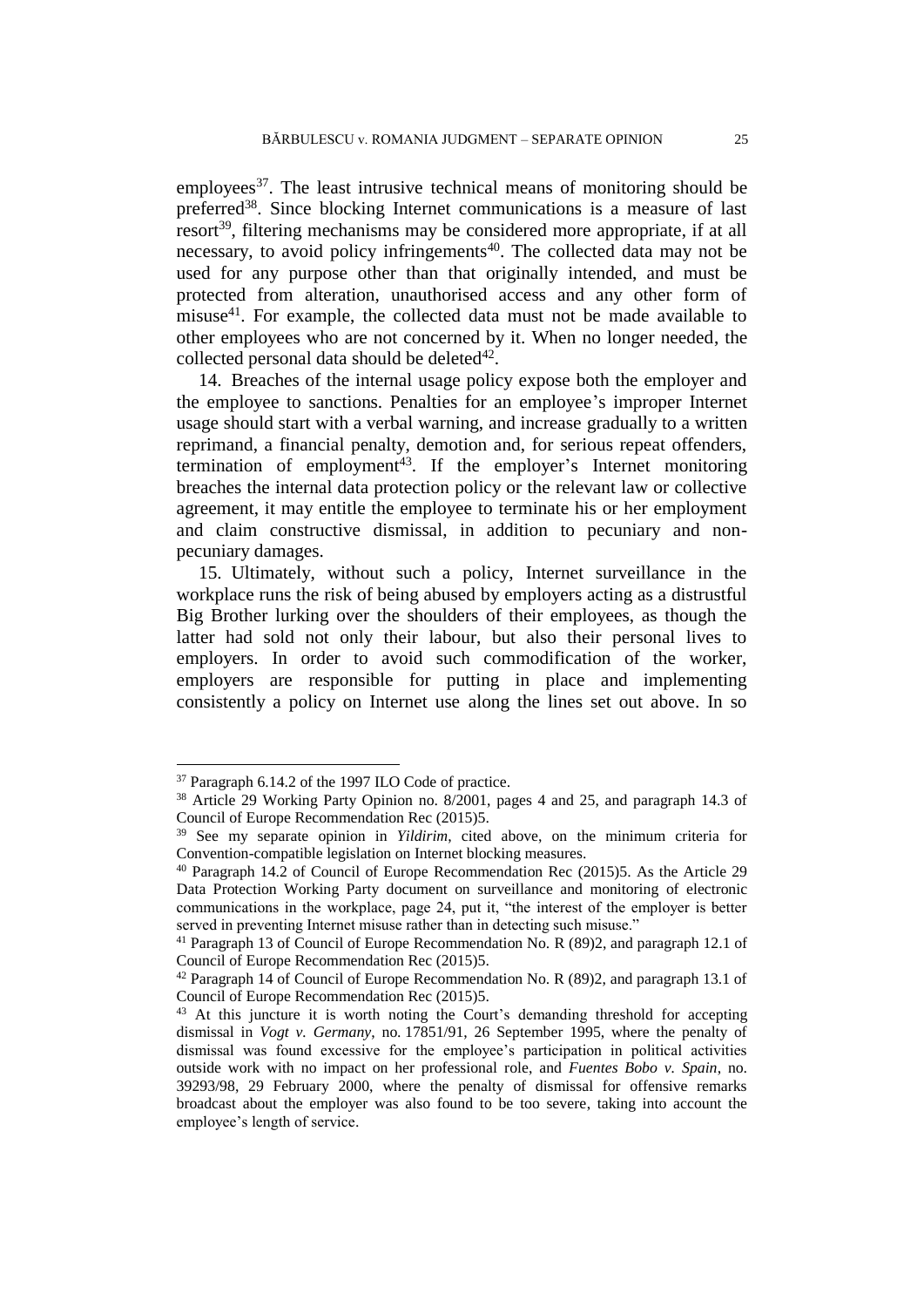doing, they will be acting in accordance with the principled internationallaw approach to Internet freedom as a human right<sup>44</sup>.

## **The absence of a workplace policy on Internet use**

16. The Government argue that the company's internal regulations provided for a prohibition on the use of computers for personal purposes. Although true, the argument is not relevant, since the given internal regulations omitted any reference to an Internet surveillance policy being implemented in the workplace. In this context, it should not be overlooked that the Government also refer to notice 2316 of 3 July 2007, which "highlighted that another employee had been let go on disciplinary grounds, specifically due to personal use of the company's Internet connection and phones" and "reiterated that the employer verifies and monitors the employees' activity, specifically stating that they should not use the Internet, phones or faxes for issues unrelated to work", in other words, which "reiterated" the existence of a policy of Internet surveillance in the company<sup>45</sup>. Also according to the Government, the employees had been informed about this notice, and it had even been signed by the applicant. The applicant disputes these facts. The majority themselves acknowledge that it is contested whether the company's Internet surveillance policy had been notified to the applicant prior to the interference with his Internet communications<sup>46</sup>. Unfortunately, the majority did not elaborate further on this crucial fact.

17. Since the existence of prior notice was alleged by the Government and disputed by the applicant, the Government had the burden of providing evidence to that effect, which they did not<sup>47</sup>. Moreover, the only copy of the notice 2316 available in the Court's file is not even signed by the employee<sup>48</sup>. In other words, there is not sufficient evidence in the file that the company's employees, and specifically the applicant, were aware that

<sup>44</sup> See also my separate opinion joined to *Yildirim*, cited above; ILO, Conditions of Work Digest, volume 12, Part I, Monitoring and Surveillance in the Workplace (1993), p. 77; the Joint Declaration by the UN Special Rapporteur on Freedom of Opinion and Expression, the OSCE Representative on Freedom of the Media and the OAS Special Rapporteur on Freedom of Expression, adopted on 21 December 2005; and Reports by the UN Human Rights Council's Special Rapporteur on the promotion and protection of the right to Freedom of Opinion and Expression, Frank La Rue (A/HRC/17/27), 16 May 2011, and (A/66/290), 10 August 2011, especially the latter text, on access to online content (section III) and access to Internet connection (section IV).

<sup>45</sup> Page 2 of the Government's observations.

<sup>46</sup> Paragraph 41 of the judgment.

<sup>47</sup> Paragraph 27 of the judgment.

<sup>48</sup> Paragraphs 33 and 43 of the judgment. I find it odd, to say the least, that the County Court referred to notice 2316 as having been signed (paragraph 10 of the judgment), but the Government was not in a position to present a copy of the contested item of evidence to the Court.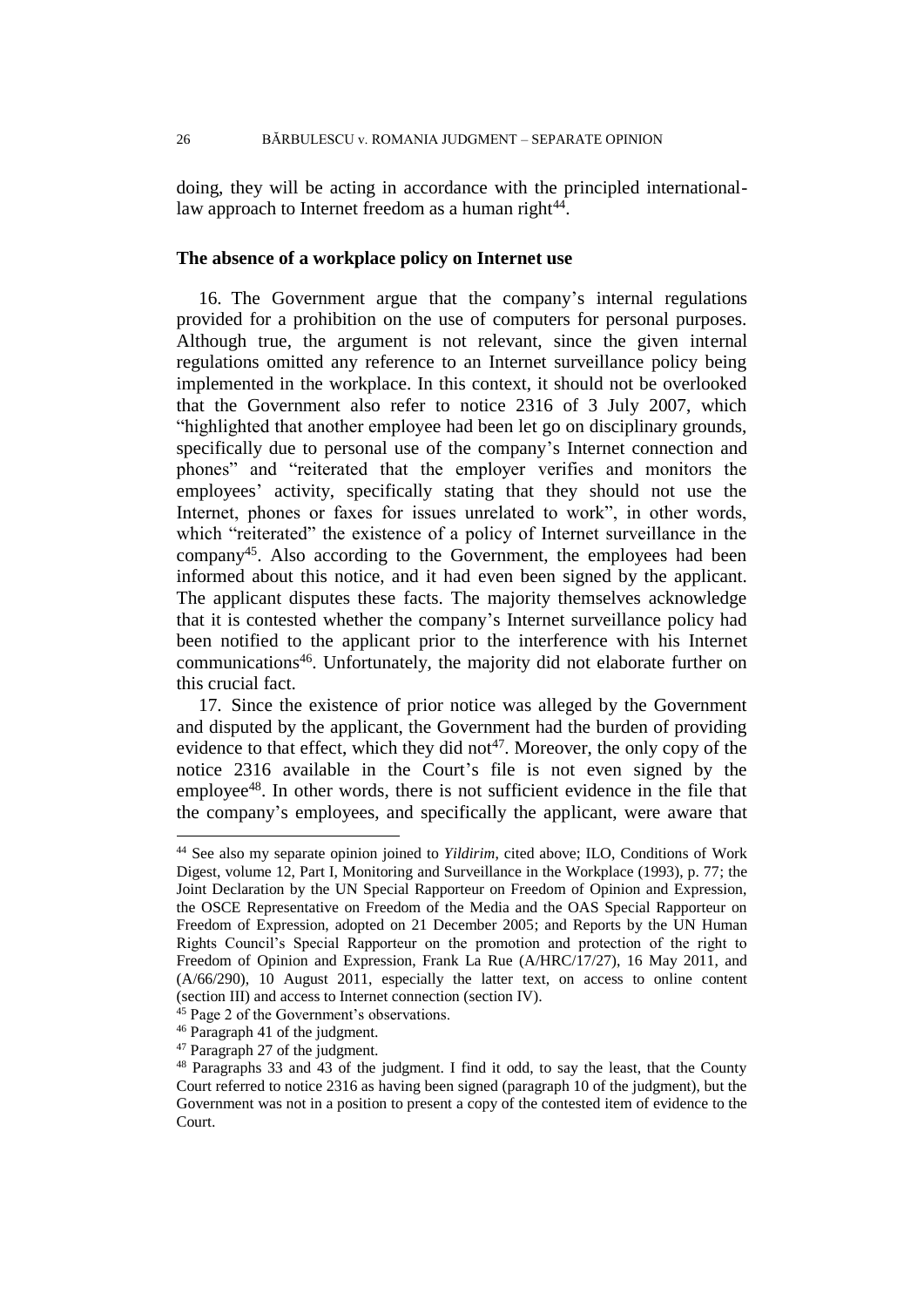monitoring software had been installed by the employer and recorded in real time the employees' communications on the company's computers, produced statistical records of each employee's Internet use and transcripts of the content of the communications exchanged by them, and could block their communication<sup>49</sup>.

18. Even assuming that notice 2316 did exist and was indeed notified to the employees, including the applicant, prior to the events in question, this would not suffice to justify the termination of his contract, given the extremely vague character of the notice. A mere communication by the employer to employees that "their activity was under surveillance"<sup>50</sup> is manifestly insufficient to provide the latter with adequate information about the nature, scope and effects of the Internet surveillance programme implemented<sup>51</sup>. Such a poorly-drafted "policy", if existent, offered precious little protection to employees. In spite of its crucial importance for the outcome of the case, the majority did not care to consider the terms of the notice on the company's alleged Internet surveillance policy. Taking into account the evidence before the Court, I cannot but consider that the notice did not identify the minimum elements of an Internet usage and surveillance policy, including the specific misconduct being monitored, the technical means of surveillance and the employee's rights regarding the monitored materials.

## **The personal and sensitive nature of the employee's communications**

19. The delicate character of the present case is significantly heightened by the nature of certain of the applicant's messages. They referred to the sexual health problems affecting the applicant and his fiance  $e^{52}$ . This subject pertains to the core of the applicant's private life and requires the most intense protection under Article 8. Other than this sensitive data, the messages also dealt with other personal information, such as his uneasiness with the hostile working environment. The employer accessed not only the

<sup>&</sup>lt;sup>49</sup> The employer used IMFirewall Software - Wfilter to intercept the applicant's communications, which is characterised by real time recording and the possibility to block messages (see paragraph 13 of the applicant's observations, not disputed by the Government).

<sup>&</sup>lt;sup>50</sup> Paragraph 10 of the judgment, referring to the County Court's description of the notice.

<sup>51</sup> This was exactly the same point made by the Article 29 Working Party Working document on the surveillance of electronic communications in the workplace: "Some interpreters point out that this seems to also imply as (although it was not specified in the judgement) that if a worker is warned in advance by an employer about the possibility of their communications being intercepted, then he may lose his expectation of privacy and interception will not constitute a violation of Article 8 of the Convention. The Working Party would not be of the opinion that advance warning to the worker is sufficient to justify any infringement of their data protection rights" (page 8).

<sup>52</sup> Paragraph 45 of the judgment.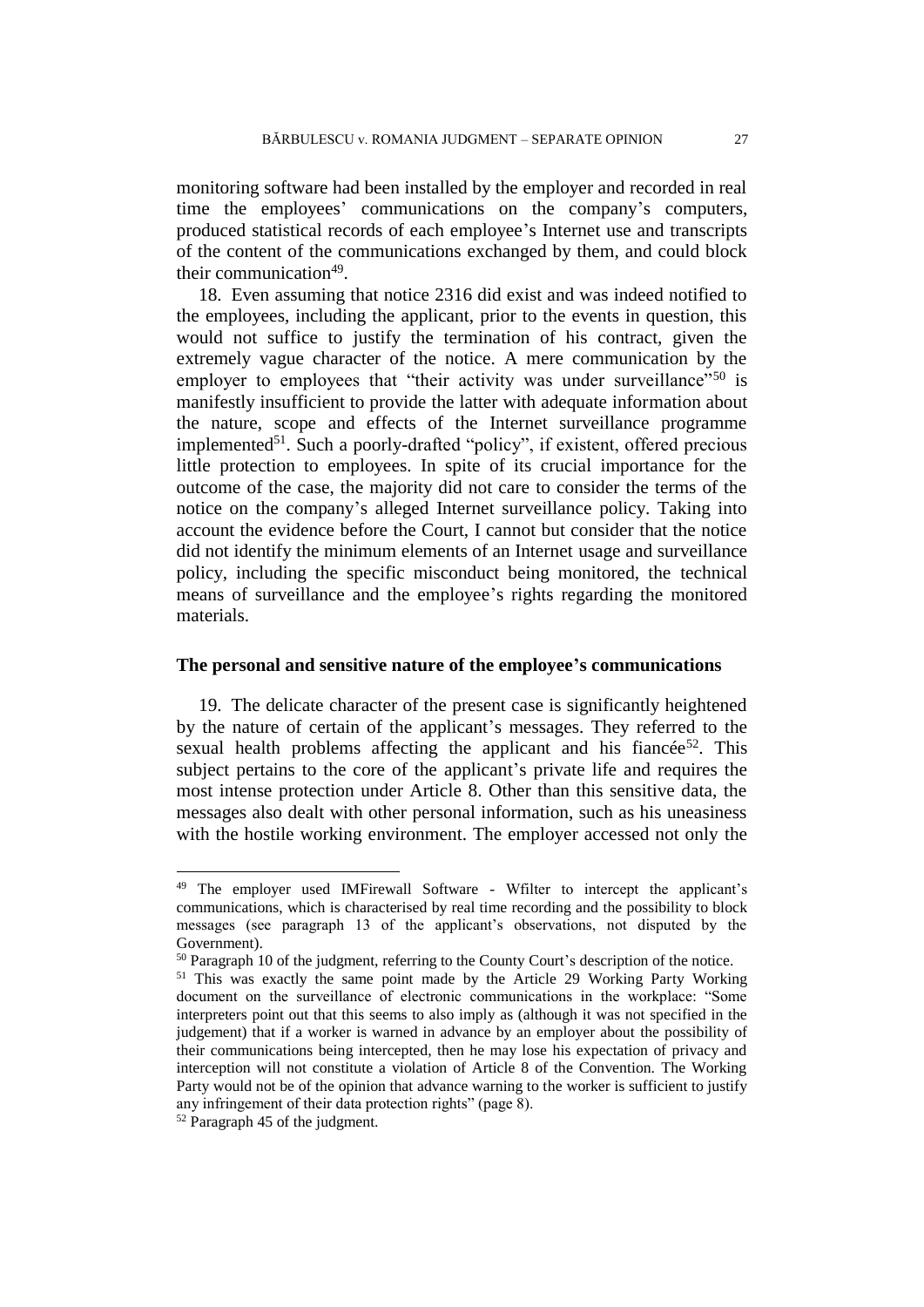professional Yahoo Messenger account created by the applicant, but also his own personal account<sup>53</sup>. The employer had no proprietary rights over the employee's Yahoo messenger account, notwithstanding the fact that the computer used by the employee belonged to the employer<sup>54</sup>. Furthermore, the employer was aware that some of the communications exchanged by the applicant were directed to an account entitled "Andra loves you", which could evidently have no relationship with the performance of the applicant's professional tasks<sup>55</sup>. Yet the employer accessed the content of this

<sup>53</sup> Paragraph 5.3 of Council of Europe Recommendation (2015)5 states clearly that "Employers should refrain from requiring or asking an employee or a job applicant access to information that he or she shares with others online, notably through social networking." As the English High Court stated in *Smith v. Trafford Housing Trust* (2013) IRLR 86, the employer's obligation not to promote religious beliefs does not extend to the employee's Facebook postings, and thus a Christian employee may express his views on gay marriage on social networks without committing professional misconduct. But employee termination may be related to his or her "after hours" commercial activities on eBay, which included videos objectionable to the employer, as decided by the US Supreme Court in *San Diego v. Roe*, 543 US 77 (2004).

<sup>54</sup> The ownership argument is not lacking in logical appeal, but it should be approached with caution. It can be questioned whether it is appropriate to approach the matter in blackor-white reasoning, arguing that the employee no longer has any expectation of privacy whenever he or she uses IT facilities belonging to the employer, and, conversely, the employer has such an expectation whenever he or she uses his or her own IT facilities. A more nuanced approach is necessary, as emerges from the Article 29 Working Party Working document on surveillance and monitoring of electronic communications in the workplace, page 20: "In any case, the location and ownership of the electronic means used do not rule out secrecy of communications and correspondence as laid down in fundamental legal principles and constitutions." Recently, the Canadian Supreme Court underscored the same idea, asserting the employee's reasonable expectation of privacy over his personal information stored in company-owned equipment (*R. v. Cole*, (2012) SCC 53). By the same token, the working time argument, which claims that an individual at work is not on "private time" and that therefore no right to privacy applies in the workplace, is also misleading. To borrow the words of Justice Blackmun writing for the minority in *O'Connor v. Ortega*, cited above, "the reality of work in modern time, whether done by public or private employees, reveals why a public employee's expectation of privacy in the workplace should be carefully safeguarded and not lightly set aside. It is, unfortunately, all too true that the workplace has become another home for most working Americans. Many employees spend the better part of their days and much of their evenings at work ... As a result, the tidy distinctions (to which the plurality alludes) between the workplace and professional affairs, on the one hand, and personal possessions and private activities, on the other, do not exist in reality."

<sup>&</sup>lt;sup>55</sup> Thus, the explanation provided by the employer, which the majority accept in paragraph 57, that the employer accessed the applicant's account "in the belief that it contained professional messages", is not convincing. Moreover, the majority contradict themselves when they argue in paragraph 58 that "the Court takes the view that the content of the communications was not a decisive element in the domestic courts' findings". On the one hand, the majority consider that the interference with the employee's right to respect for private life was "legitimate", because, "as the domestic courts found", the employee acted on the "assumption that the information in question had been related to professional activities", but, on the other hand, the majority state that the private nature of the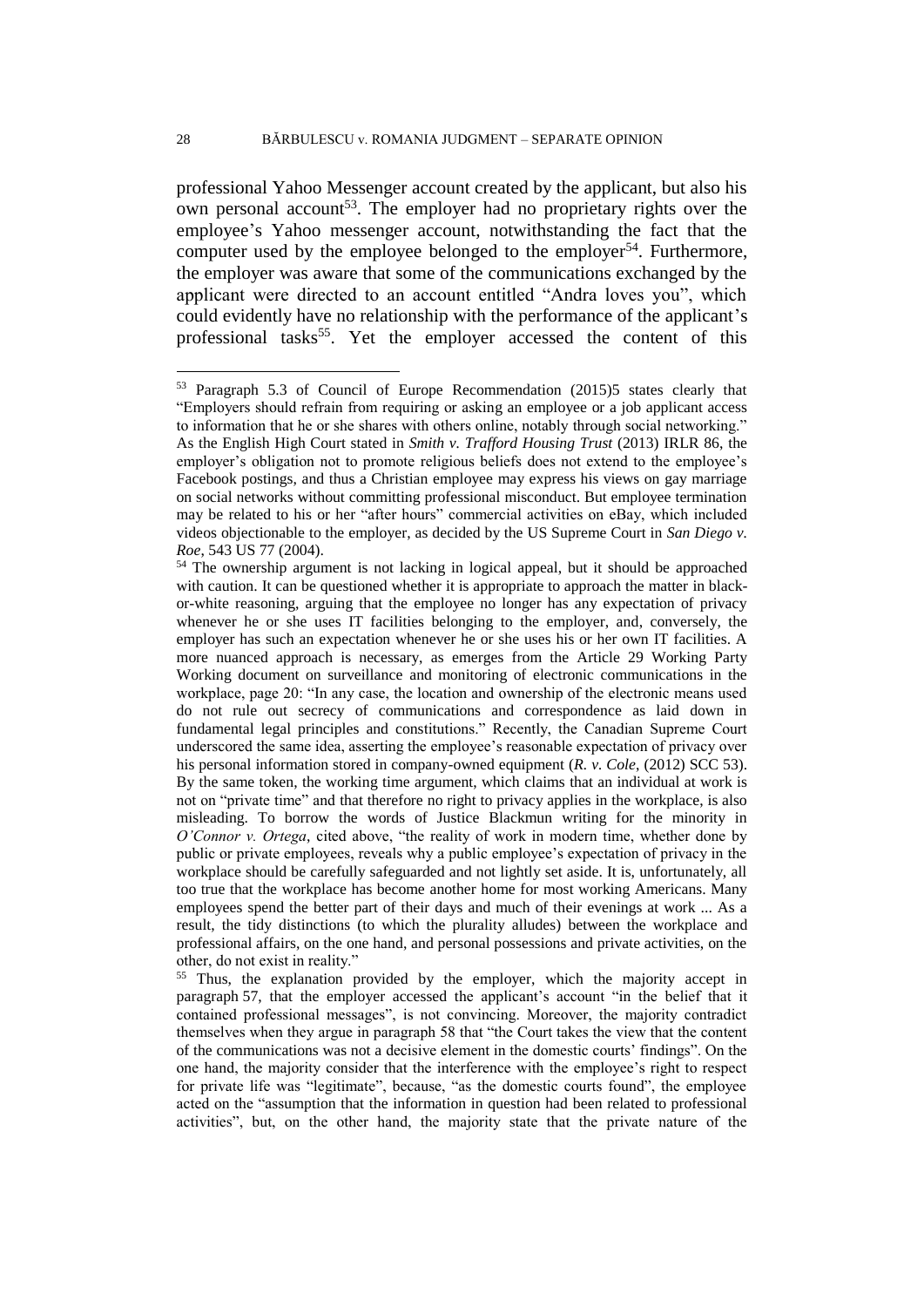communication and made transcripts of it against the applicant's explicit will and without a court order<sup>56</sup>.

## **The lack of necessity of the employer's interference**

20. In addition, the employer's interference had wide adverse social effects, since the transcripts of the messages were made available to the applicant's colleagues and even discussed by them<sup>57</sup>. Even if one were to accept that the interference with the applicant's right to respect for private life was justified in this case, which it was not, the employer did not take the necessary precautionary measures to ensure that the highly sensitive messages were restricted to the disciplinary proceedings. In other words, the employer's interference went far beyond what was necessary<sup>58</sup>.

21. Having said that, the termination of the applicant's employment relationship with the company could not be based on evidence that did not meet the Convention standards of protection of employees' privacy. In ratifying the employer's dismissal decision, the domestic courts accepted as legal evidence of the breach of the applicant's professional duties records of private communications which merited Convention protection and had nonetheless been accessed, used and publicised by the employer, in violation of the Convention standard<sup>59</sup>. Moreover, the termination of the applicant's employment contract can hardly be said to be proportionate in itself, bearing in mind that it was not proven that the applicant had caused

communication was not decisive for the domestic courts' confirmation of the dismissal. This makes no sense. In the domestic courts' view, it was precisely the private, nonprofessional nature of the communications that was the decisive element for their finding the employee's disciplinary breach as established.

<sup>56</sup> In fact, the employer also accessed communications between the applicant and his brother's Yahoo messenger account, entitled "meistermixyo", which included, for example, information on a car accident sustained by the latter (see paragraph 11 of the applicant's observations, not contested by the Government).

<sup>&</sup>lt;sup>57</sup> Paragraph 4 of the applicant's observations, which was not disputed by the Government, and paragraph 31 of the judgment.

<sup>&</sup>lt;sup>58</sup> This was explicitly in breach of the applicable rules on internal use of personal data set out in paragraph 10 of the 1980 OECD Guidelines, paragraph 6.1 of Council of Europe Recommendation No. R (89)2, paragraph 10.6 of the 1997 ILO Code of Practice, and paragraph 6.1 of Council of Europe Recommendation (2015)5.

 $\frac{59}{9}$  In other words, the interference with the employee's right to privacy, especially with regard to the sensitive data collected, was so intolerable that it tainted the evidence collected and hence the *Schenk* standard does not apply here (*Schenk v. Switzerland*, no. 10862/84, 12 July 1988). A similar approach was taken by the Portuguese Constitutional Court, in its judgment no. 241/2002, on the nullity of evidence collected in a dismissal case on the basis of the labour court's request to Telepac and Portugal Telecom for traffic data and billing information concerning the employee's home phone line.